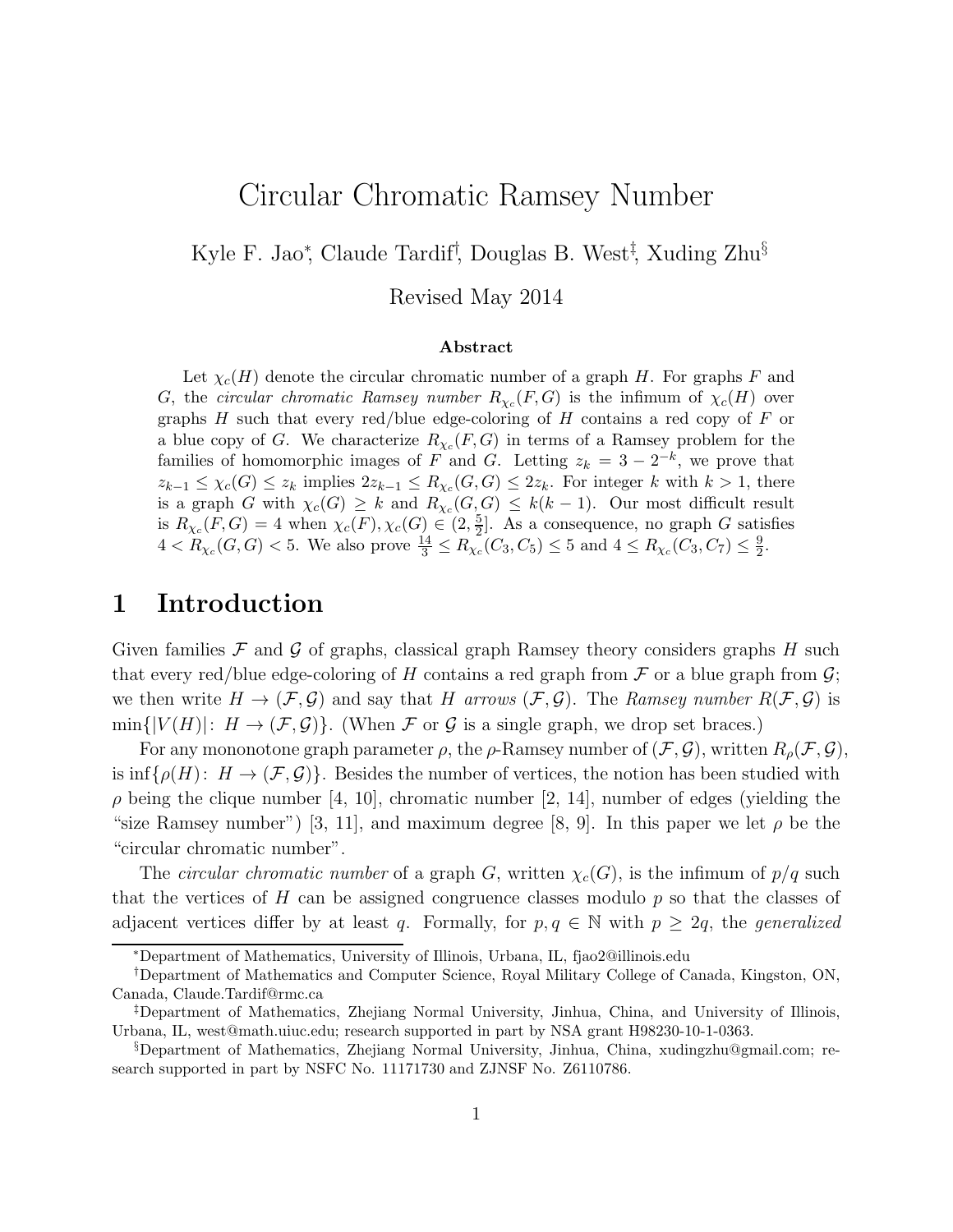*complete graph* or *circular clique*  $K_{p,q}$  has vertex set  $\{v_i: 0 \le i \le p-1\}$  and edge set  $\{v_i v_j : q \leq |i - j| \leq p - q\}$ . A *homomorphism* from G to H is a map  $\phi : V(G) \to V(H)$ that preserves edges. When a homomorphism exists from G to  $K_{p;q}$ , we say that G is  $(p,q)$ *colorable*, so  $\chi_c(G) = \inf \{p/q : G \text{ is } (p,q)$ -colorable. If G is finite, then  $\chi_c(G)$  is rational and the infimum is the minimum [1, 13].

Since a  $(p, 1)$ -coloring is just an ordinary proper p-coloring,  $\chi_c(G) \leq \chi(G)$ . It is also well known that always  $\chi_c(G) > \chi(G) - 1$  [1, 13]. Hence in fact  $\chi(G) = [\chi_c(G)]$ , meaning that the circular chromatic number is a refinement of the chromatic number.

Letting  $\rho = \chi_c$ , we study the *circular chromatic Ramsey number*:

$$
R_{\chi_c}(\mathcal{F}, \mathcal{G}) = \inf \{ \chi_c(H) \colon H \to (\mathcal{F}, \mathcal{G}) \}.
$$

Here the infimum is needed; the minimum may not exist.

Circular chromatic Ramsey number also arises from a different extension of Ramsey number. In studying  $R(\mathcal{F}, \mathcal{G})$ , we seek monochromatic isomorphic images of target graphs. For  $K_n$  we could equivalently seek homomorphic images. If we seek monochromatic homomorphic images in general, then the minimum number of vertices in a complete graph that suffices is  $R_\gamma(\mathcal{F}, \mathcal{G})$ , by a result of [2] that we will state later. If we extend the options for the host to all  $K_{p,q}$ , then the resulting parameter is equal to  $R_{\chi_c}(\mathcal{F}, \mathcal{G})$ .

In Section 2, we discuss the basic properties of  $R_{\chi_c}$  and characterize  $R_{\chi_c}(F, G)$  in terms of which circular cliques arrow the families of homomorphic images of  $F$  and  $G$ . Section 3 begins with easy arguments for small graphs analogous to the simplest Ramsey problems, obtaining  $R_{\chi_c}(K_3, K_n) = R(K_3, K_n)$  for  $n \in \{3, 4, 5\}$ . However,  $R_{\chi_c}(K_4, K_4) \le 17.5 < 18 =$  $R(K_4, K_4)$ . We then obtain bounds on  $R_{\chi_c}(G)$  whenever  $2 \leq \chi_c(G) \leq 3$ . Letting  $z_t = 3-2^{-t}$ , we show that  $z_{t-1} \leq \chi_c(G) \leq z_t$  implies  $2z_{t-1} \leq \chi_c(G) \leq 2z_t$ . This yields non-integer values of  $R_{\chi_c}$  between 5 and 6 when  $t \geq 2$ .

For integer k with  $k > 2$ , in Section 4 we show the existence of a graph  $G_k$  with  $\chi_c(G_k) \geq$ k and  $R_{\chi_c}(G_k) \leq k(k-1)$ . This supports an analogue of the conjecture from [2] that  $R_{\chi}(k) = (k-1)^2 + 1$ , where  $R_{\chi}(k) = \inf\{R_{\chi}(G, G): \chi(G) = k\}$ , which was proved by Zhu [15]. This result shows that the values of  $R_{\chi_c}(G, G)$  vary exponentially when  $\chi_c(G)$  is fixed, since  $R_{\chi_c}(K_k, K_k) \ge R_{\chi}(K_k, K_k) - 1 = R(k, k) - 1 > O(k2^{k/2})$ , using the well-known lower bound on classical Ramsey numbers.

Returning to smaller values, in Section 5 we prove our most difficult result:  $R_{\chi_c}(G) = 4$ whenever  $2 \leq \chi_c(G) \leq 5/2$ . Combined with the observations of Section 2, we conclude that if each of  $\mathcal F$  and  $\mathcal G$  contains no bipartite graph but contains a graph with circular chromatic number at most  $5/2$  (such as an odd cycle of length at least 5), then  $R_{\chi_c}(\mathcal{F}, \mathcal{G}) = 4$ . Furthermore, there is no graph G such that  $4 < R_{\chi_c}(G, G) < 5$ .

For the "non-diagonal" case, In Section 6 we prove  $\frac{14}{3} \le R_{\chi_c}(C_3, C_5) \le 5$  and  $4 \le$  $R_{\chi_c}(C_3, C_7) \leq \frac{9}{2}$  $\frac{9}{2}$ . In contrast to  $R_{\chi_c}(C_{2k+1}, C_{2k+1}) = 4$  for  $k \geq 2$ , this implies  $R_{\chi_c}(C_3, C_5) \neq$  $R_{\chi_c}(C_3, C_7)$ , though we do not yet know either value.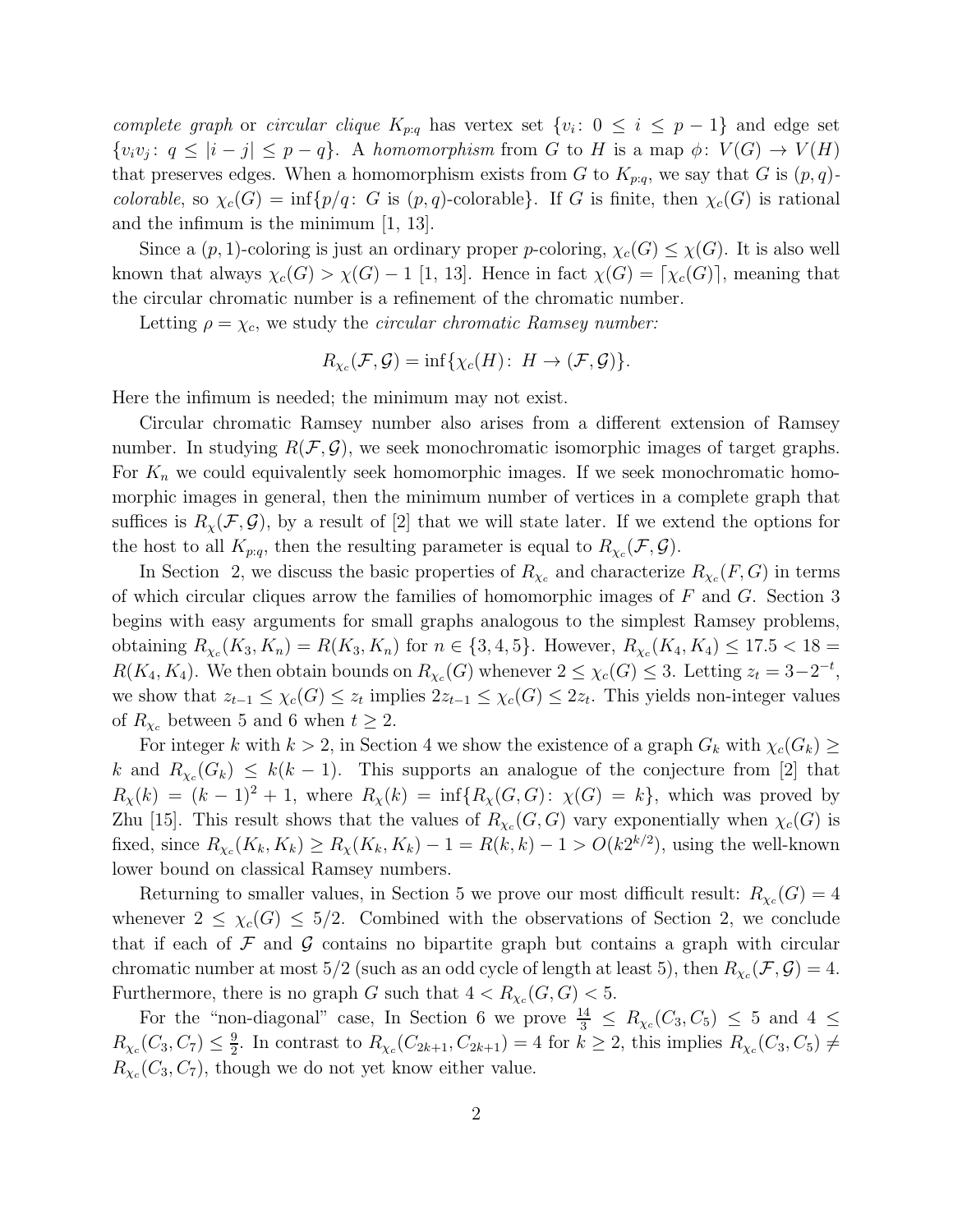#### 2 General Observations

The classical bounds  $\chi(H) - 1 < \chi_c(H) \leq \chi(H)$  yield analogous bounds on  $R_{\chi_c}(\mathcal{F}, \mathcal{G})$ .

 $\textbf{Proposition 2.1.} \,\, R_\chi(\mathcal{F}, \mathcal{G}) - 1 \leq R_{\chi_c}(\mathcal{F}, \mathcal{G}) \leq R_\chi(\mathcal{F}, \mathcal{G}).$ 

*Proof.* Since  $\chi_c(H) \leq \chi(H)$  when  $H \to (\mathcal{F}, \mathcal{G})$ , we have  $R_{\chi_c}(\mathcal{F}, \mathcal{G}) \leq R_{\chi}(\mathcal{F}, \mathcal{G})$ . For the other inequality, if  $k \leq R_{\chi_c}(\mathcal{F}, \mathcal{G}) < k+1$  for some integer k, then  $H \to (\mathcal{F}, \mathcal{G})$  for some graph H with  $k \leq \chi_c(H) < k+1$ . Since  $k \leq \chi(H) \leq k+1$ , we have  $R_\chi(\mathcal{F}, \mathcal{G}) \leq k+1$ , and hence  $R_{\chi}(\mathcal{F}, \mathcal{G}) \leq R_{\chi_c}(\mathcal{F}, \mathcal{G}) + 1.$ 

Early work on the circular chromatic number asked when  $\chi_c(H)$  equals  $\chi(H)$  or is close to  $\chi(H) - 1$ . We ask the same question for the bounds on  $R_{\chi_c}(\mathcal{F}, \mathcal{G})$  in Proposition 2.1.

Like the chromatic Ramsey number in [2], the circular chromatic Ramsey number can be phrased as a classical graph Ramsey problem using homomorphisms. If there is a homomorphism from  $H$  to  $H'$ , then  $H'$  need not contain every subgraph in  $H$ , but it contains a homomorphic image of every subgraph in H. The resulting lemma will help us rephrase  $R_{\chi_c}$ using circular cliques. Given a family  $\mathcal{F}$ , let  $Hom(\mathcal{F})$  denote the family of all homomorphic images of graphs in  $\mathcal F$  via surjective maps.

**Lemma 2.2.** *If*  $H \to (\mathcal{F}, \mathcal{G})$  *and there is a homomorphism*  $\phi: H \to H'$ *, then*  $H' \to (\text{Hom}(\mathcal{F}), \text{Hom}(\mathcal{G})).$ 

*Proof.* Let f' be a red/blue edge-coloring of H'. For  $e \in E(H)$ , let  $f(e) = f'(\phi(e))$ . Under f, in H there is a red subgraph belonging to F or a blue subgraph belonging to G. This subgraph maps under  $\phi$  to a subgraph of H in Hom(F) or Hom(G) that has the specified color under  $f'$ . Hence  $H' \to (\text{Hom}(\mathcal{F}), \text{Hom}(\mathcal{G}))$ .

Burr, Erdős, and Lovász [2] proved

$$
R_{\chi}(\mathcal{F}, \mathcal{G}) = R(\text{Hom}(\mathcal{F}), \text{Hom}(\mathcal{G})) = \inf \{ n \colon K_n \to (\text{Hom}(\mathcal{F}), \text{Hom}(\mathcal{G})) \}.
$$

They used the bipartite version of Ramsey's Theorem and the *blowup*  $J[n]$  of a graph J, defined to be the graph obtained from J by expanding each vertex into an independent set of size n (and each edge into a copy of the complete bipartite graph  $K_{n,n}$ ). Their idea applies also to  $R_{\chi_c}$ , yielding the following result.

**Theorem 2.3.** If F and G are finite, then  $R_{\chi_c}(\mathcal{F}, \mathcal{G}) = \inf \{p/q: K_{p:q} \to (\text{Hom}(\mathcal{F}), \text{Hom}(\mathcal{G}))\}.$ 

*Proof.* Whenever  $H \to (\mathcal{F}, \mathcal{G})$  with  $\chi_c(H) = p/q$ , Lemma 2.2 yields  $K_{p:q} \to (\text{Hom}(\mathcal{F}), \text{Hom}(\mathcal{G}))$ . Thus  $\inf \{ p/q \colon K_{p:q} \to (\text{Hom}(\mathcal{F}), \text{Hom}(\mathcal{G})) \} \leq R_{\chi_c}(\mathcal{F}, \mathcal{G}).$ 

For the reverse inequality, suppose  $K_{p:q} \to (\text{Hom}(\mathcal{F}), \text{Hom}(\mathcal{G}))$ . Let  $H = K_{p:q}[n]$ , where n is the largest number of vertices among graphs in  $\mathcal F$  or  $\mathcal G$ . When N is sufficiently large,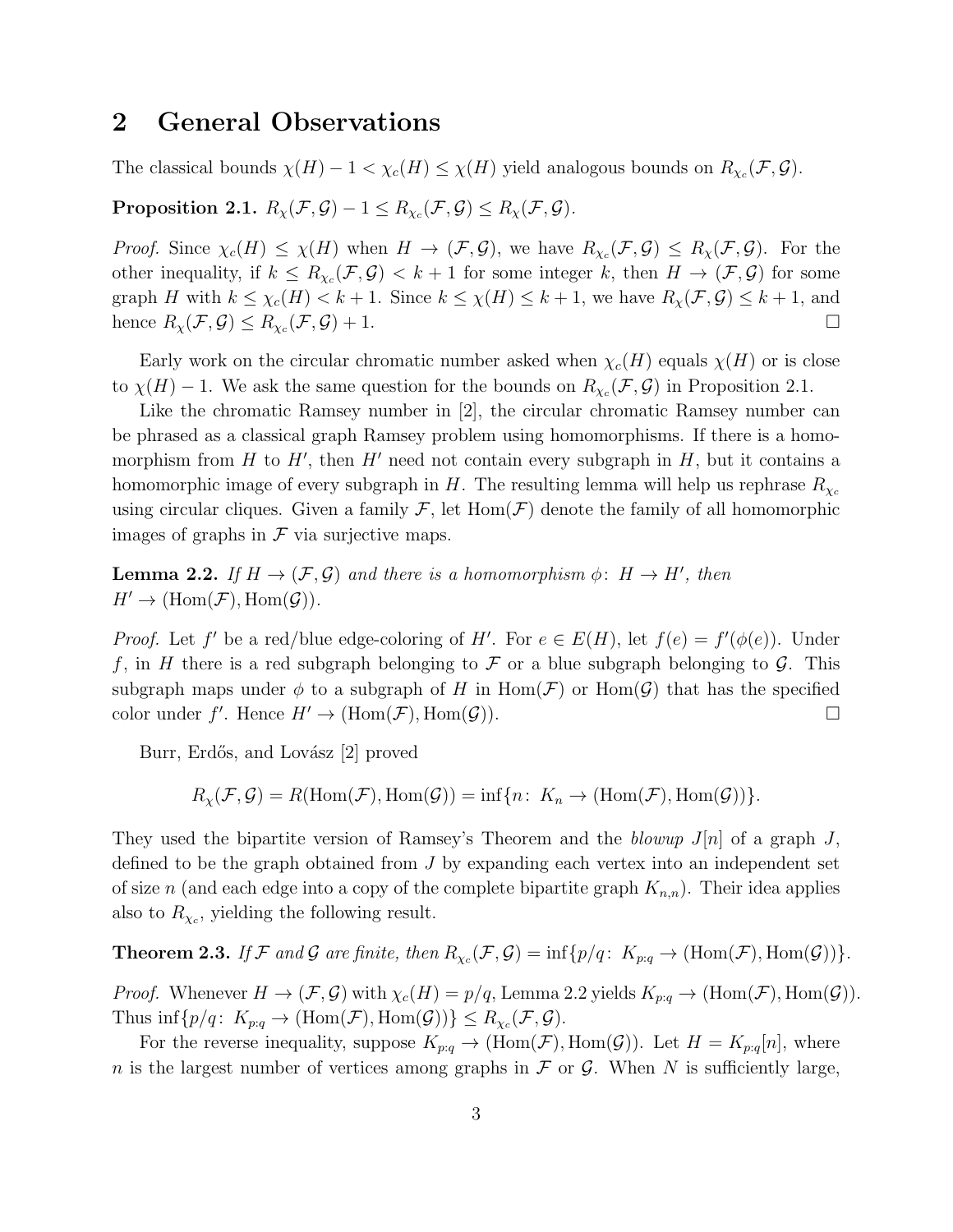every 2-edge-coloring of  $H[N]$  contains a copy of H in which each copy of  $K_{n,n}$  corresponding to a single edge of  $K_{p,q}$  is monochromatic. This is proved by iterating the bipartite version of Ramsey's Theorem, as in [2]. The resulting 2-edge-coloring of  $K_{p:q}$  has a red copy of some graph in  $Hom(\mathcal{F})$  or a blue copy of some graph in  $Hom(\mathcal{G})$ , since  $K_{p:q} \to (Hom(\mathcal{F}), Hom(\mathcal{G}))$ . In the 2-edge-coloring of H, this subgraph expands into a monochromatic copy of the corresponding graph in F or G with the right color. Hence  $H[N] \to (\mathcal{F}, \mathcal{G})$ . Since  $\chi_c(H[N]) = p/q$ , we have  $R_{\chi_c}(\mathcal{F}, \mathcal{G}) \le \inf \{p/q \colon K_{p:q} \to (\text{Hom}(\mathcal{F}), \text{Hom}(\mathcal{G}))\}.$ 

**Lemma 2.4.** If each graph in the family  $\mathcal{F}'$  contains a homomorphic image of some graph *in the family* F, and similarly for  $\mathcal{G}'$  and  $\mathcal{G}$ , then  $R_{\chi_c}(\mathcal{F}, \mathcal{G}) \leq R_{\chi_c}(\mathcal{F}', \mathcal{G}')$ .

*Proof.* By hypothesis, Hom $(\mathcal{F}') \subseteq Hom(\mathcal{F})$  and Hom $(\mathcal{G}') \subseteq Hom(\mathcal{G})$ . Therefore,  $K_{p:q} \to$  $(\text{Hom}(\mathcal{F}'), \text{Hom}(\mathcal{G}'))$  implies  $K_{p:q} \to (\text{Hom}(\mathcal{F}), \text{Hom}(\mathcal{G}))$ . Hence

$$
R_{\chi_c}(\mathcal{F}, \mathcal{G}) = \inf \{ p/q \colon K_{p:q} \to (\text{Hom}(\mathcal{F}), \text{Hom}(\mathcal{G})) \} \\
\leq \inf \{ p/q \colon K_{p:q} \to (\text{Hom}(\mathcal{F}'), \text{Hom}(\mathcal{G}')) \} = R_{\chi_c}(\mathcal{F}', \mathcal{G}').\n\qquad \Box
$$

When  $\mathcal{F} = \mathcal{G} = \{G\}$ , we write  $H \to G$  for  $H \to (G, G)$  and abbreviate the argument to the various Ramsey numbers as G. Lemma 2.4 yields  $R_{\chi_c}(G) \le R_{\chi_c}(K_{p:q})$  when  $\chi_c(G) = p/q$ , so we study  $R_{\chi_c}(K_{p;q})$  to obtain upper bounds on  $R_{\chi_c}(G)$ , especially when  $\chi_c(G)$  is small. In Section 3, we compute circular chromatic Ramsey numbers for small complete graphs and obtain bounds for some circular cliques. Since  $C_{2k+1} \cong K_{(2k+1):2}$ , this theme continues when we consider odd cycles and pairs of odd cycles in Sections 5 and 6.

Theorem 5.4 proves  $R_{\chi_c}(C_5) = 4$ . Using the general observations above, this result implies the following.

**Corollary 2.5.**  $R_{\chi_c}(\mathcal{F}, \mathcal{G}) \leq 4$  whenever  $\mathcal{F}$  and  $\mathcal{G}$  each contain some graph with circular *chromatic number at most*  $\frac{5}{2}$ *. Equality holds when neither* F *nor* G *contains a bipartite graph.* 

*Proof.* Every graph with circular chromatic number at most 5/2 admits a homomorphism into  $C_5$ . Thus  $\mathcal{F}' = \mathcal{G}' = \{C_5\}$  in Lemma 2.4 yields the upper bound. For the lower bound, every graph with chromatic number at most 4 decomposes into two bipartite graphs.  $\square$ 

From the characterization of  $R_{\chi}(G)$  in [2], it follows that  $R_{\chi}(G) \in \{5,6\}$  when G is 3-chromatic, and the value is 5 if and only if  $G$  is  $(5, 2)$ -colorable. On the other hand,  $2 < \chi_c(G) \leq \frac{5}{2}$  $\frac{5}{2}$  implies  $R_{\chi_c}(G) = 4$ . When  $\frac{5}{2} < \chi_c(G) \leq 3$ , we have  $R_{\chi}(G) = 6$ . Since Proposition 2.1 yields  $R_{\chi}(G) - 1 \le R_{\chi_c}(G) \le R_{\chi}(G)$ , it follows that  $\frac{5}{2} < \chi_c(G) \le 3$  implies  $5 \le R_{\chi_c}(G) \le 6$ , and hence there are no circular chromatic Ramsey numbers between 4 and 5. However, we show in Section 3 that there are such values between 5 and 6, using the following remark.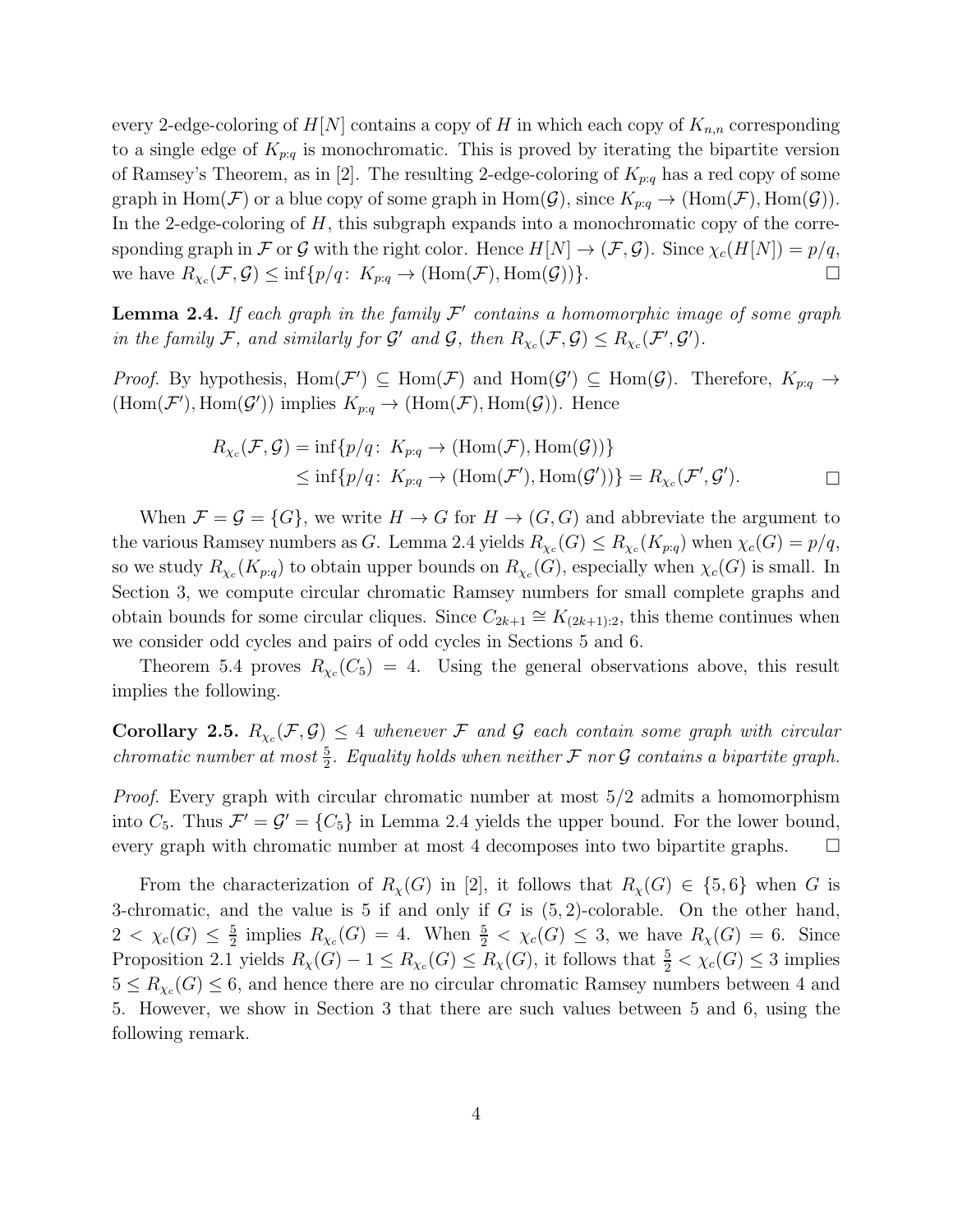**Remark 2.6.** *Upper and lower bounds.* By Theorem 2.3,  $K_{p:q} \to \text{Hom}(G)$  implies  $R_{\chi_c}(G) \leq$  $p/q$ . Also, if  $K_{p,q} \to \text{Hom}(G)$  and  $p'/q' \geq p/q$ , then  $K_{p';q'} \to \text{Hom}(G)$ , by Lemma 2.2. The homomorphic images of G all have circular chromatic number at least  $\chi_c(G)$  and include all  $K_{r:s}$  with  $r/s \geq \chi_c(G)$ . Therefore, if there exists  $K_{r:s}$  having a red/blue edge-coloring such that each color class has circular chromatic number less than  $\chi_c(G)$ , then  $R_{\chi_c}(G) \geq r/s$ . We use this method in Section 3 to obtain upper and lower bounds showing that if  $\frac{11}{4} \leq$  $\chi_c(G) < 3$ , then  $5.5 < R_{\chi_c}(G) < 6$ .

#### 3 Bounds and Small Values

Using the known colorings that establish lower bounds for  $R(K_3, G)$ , we prove  $R_{\chi_c}(K_3, G)$  =  $R(K_3, G)$  for  $G \in \{K_3, K_4, K_5\}$ . Since always  $R_{\chi_c}(F, G) \le R(F, G)$ , we need only discuss the lower bounds. Let an  $(\mathcal{F}, \mathcal{G})$ -avoidance on H be a red/blue edge-coloring of H having no red subgraph in  $\mathcal F$  and no blue subgraph in  $\mathcal G$ .

The *length* of an edge  $v_i v_j$  in  $K_{p:q}$  is  $\min\{|i-j|, p-|i-j|\}$ . Recall that  $\text{Hom}(K_n) = \{K_n\}$ .

 $\textbf{Proposition 3.1.} \,\, R_{\chi_c}(K_3,K_3) = R(K_3,K_3) = 6.$ 

*Proof.* It suffices to find for all q a  $(K_3, K_3)$ -avoidance on  $K_{(6q-1):q}$ . Assign red to the edges with lengths  $q, \ldots, 2q-1$ , and blue to the edges with lengths  $2q, \ldots, \left\lfloor \frac{(6q-1)}{2} \right\rfloor$  $\frac{(-1)}{2}$ .

The lengths of the edges of a triangle in  $K_{(6q-1):q}$  are  $a, b, c$  with  $a + b + c = 6q - 1$  or  $a + b = c$ . For red edges of any lengths  $a, b, c$ , we have  $a + b + c \leq 6q - 3 < 6q - 1$  and  $a + b \geq 2q > c$ . For blue edges of these lengths, we have  $a + b + c \geq 6q > 6q - 1$  and  $a + b \geq 4q > c$ . With a contradiction in each case, there is no monochromatic triangle.  $\Box$ 

 $\textbf{Proposition 3.2.} \,\, R_{\chi_c}(K_3,K_4) = R(K_3,K_4) = 9.$ 

*Proof.* It suffices to find for all q a  $(K_3, K_4)$ -avoidance on  $K_{(9q-1):q}$ . Assign blue to all edges with lengths  $q, \ldots, 3q-1$  and red to the edges with lengths  $3q, \ldots, \left\lfloor \frac{(9q-1)}{2} \right\rfloor$  $\left| \frac{(-1)}{2} \right|$ .

The lengths of the three edges of a triangle in  $K_{(9q-1):q}$  are  $a, b, c$  with  $a \leq b \leq c$  so that  $a + b + c = 9q - 1$  or  $a + b = c \le (9q - 1)/2$ . Since the lengths of three red edges sum to at least 9q, and two sum to at least 6q, there is no red triangle.

Consider the four vertices of a 4-clique in  $K_{(9q-1):q}$  in cyclic order of indices. The edge joining two opposite vertices  $u$  and  $v$  forms triangles with each of the two remaining vertices, x and y. In one of these triangles, the three lengths sum to  $9q - 1$ . Since three blue lengths sum to at most  $9q - 3$ , there is no blue copy of  $K_4$ .

The particular coloring in Proposition 3.2 was noticed by Daniel Cranston. It is slightly simpler than our original coloring.

 $\textbf{Proposition 3.3.} \ R_{\chi_c}(K_3,K_5) = R(K_3,K_5) = 14.$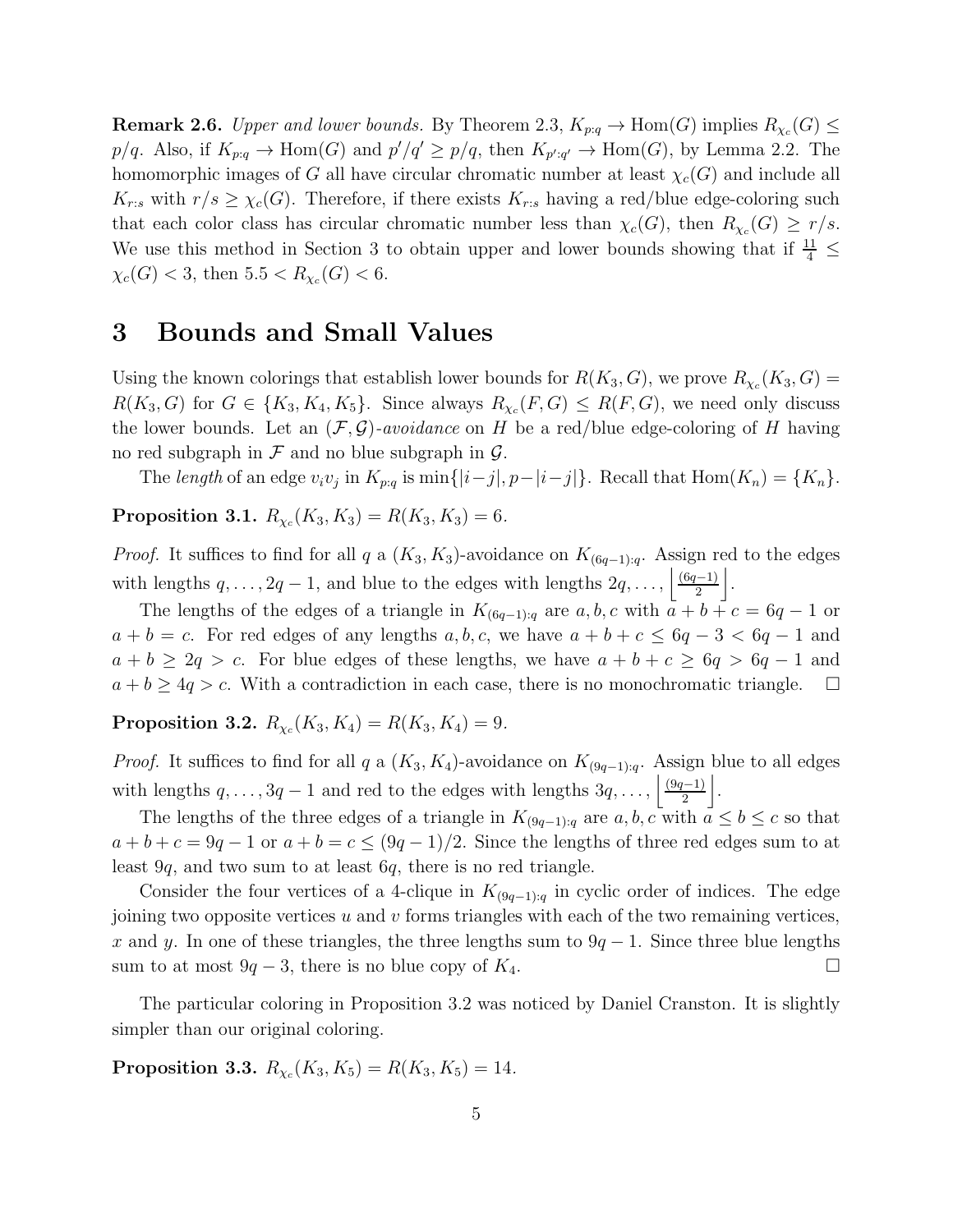*Proof.* It suffices to find for all q a  $(K_3, K_5)$ -avoidance on  $K_{(14q-1):q}$ . Assign red to all edges with lengths  $2q, \ldots, 4q-1$  and blue to all other edges.

Since  $12q - 3 < 14q - 1$ , a red triangle can occur only by using two red lengths that sum to a red length, but  $2q + 2q > 4q - 1$  prevents this.

It remains to prohibit blue 5-cliques. Blue edges include short edges with lengths from  $q$ to 2q−1 and long edges with lengths at least 4q. Consider the separations among consecutive vertices of a blue 5-clique when viewed in cyclic order of subscripts. The separations must sum to  $14q-1$  using blue lengths. The sum of two short blue lengths is between 2q and  $4q-2$ , all of which are red lengths, so a blue 5-clique cannot have consecutive short separations. Hence it has at most two short separations. Since the long separations are at least 4q each, the sum of the five separations in a blue 5-clique is at least  $14q$ , a contradiction.

The behavior of  $R_{\chi_c}(K_4, K_4)$  is quite different. Although  $R(K_4, K_4) = 18$ , we will prove  $R_{\chi_c}(K_4, K_4) \leq 17.5$ . Greenwood and Gleason [6] showed  $R(K_4, K_4) = 18$  by coloring  $K_{17}$ with no monochromatic 4-clique, using cyclic symmetry. Viewed as  $K_{17:1}$ , the edges of lengths 1, 2, 4, 8 are one color, and those of lengths 2, 5, 6, 7 are the other color. The coloring has monochromatic 4-cycles, but their chords do not both have that color. In fact, in every  $(K_4, K_4)$ -avoidance on  $K_{17}$ , each color class is a regular subgraph. The next lemma will enable us to take advantage of this.

**Lemma 3.4.** If the red and blue subgraphs in every  $(\mathcal{F}, \mathcal{G})$ -avoidance on  $K_{p:r}$  are regular, *then every*  $(\mathcal{F}, \mathcal{G})$ -avoidance on  $K_{2p+1:2r}$  *is constant on consecutive pairs of length classes, each pair consisting of all edges with lengths*  $2i$  *or*  $2i + 1$  *for some i in*  $\{r, \ldots, |p/2|\}$ *.* 

*Proof.* The subgraph of  $K_{(2p+1):2r}$  induced by  $\{v_0, v_2, \ldots, v_{2p-2}\}$  is isomorphic to  $K_{p:r}$ ; call it K. The length of the edge from the first to the last of these vertices is 3 instead of 2. Substituting  $v_{2p}$  for  $v_0$  yields another copy K' of  $K_{p:r}$ . Given that every  $(\mathcal{F}, \mathcal{G})$ -avoidance on  $K_{p:r}$  is regular, any edge  $v_0v_{2i}$  lost from K by deleting  $v_0$  must be replaced by the edge  $v_{2p}v_{2i}$  having the same color, for  $r \leq i \leq p-r$ .

Now fix  $i \in \{r, \ldots, \lfloor p/2 \rfloor\}$ . Replace  $\{v_{2j}: 1 \le j \le i-1\}$  in K' with  $\{v_{2j-1}: 1 \le j \le i-1\}$ to obtain  $L_i$ , and replace  $v_{2i}$  with  $v_{2i-1}$  in  $L_i$  to form  $L'_i$  $i<sub>i</sub>$ . By the same argument as before,  $v_{2p}v_{2i}$  and  $v_{2p}v_{2i-1}$  have the same color. In particular,  $v_{2p}v_{2i-1}$  and  $v_0v_{2i}$  have the same color. Having shown that consecutive edges of length 2i have the same color, we conclude that all edges of length 2i have the same color. Also, since the consecutive edges were linked by an edge of length  $2i + 1$  with that color, the edges of length  $2i + 1$  have the same color as the edges of length 2i.

Proposition 3.5.  $R_{\chi_c}(K_4, K_4) \le 17.5$ *.* 

*Proof.* If some vertex in a red/blue edge-coloring of  $K_{17}$  has nine neighbors of the same color, then  $R(K_3, K_4) = 9$  yields a monochromatic copy of  $K_4$ . Hence in every  $(K_4, K_4)$ -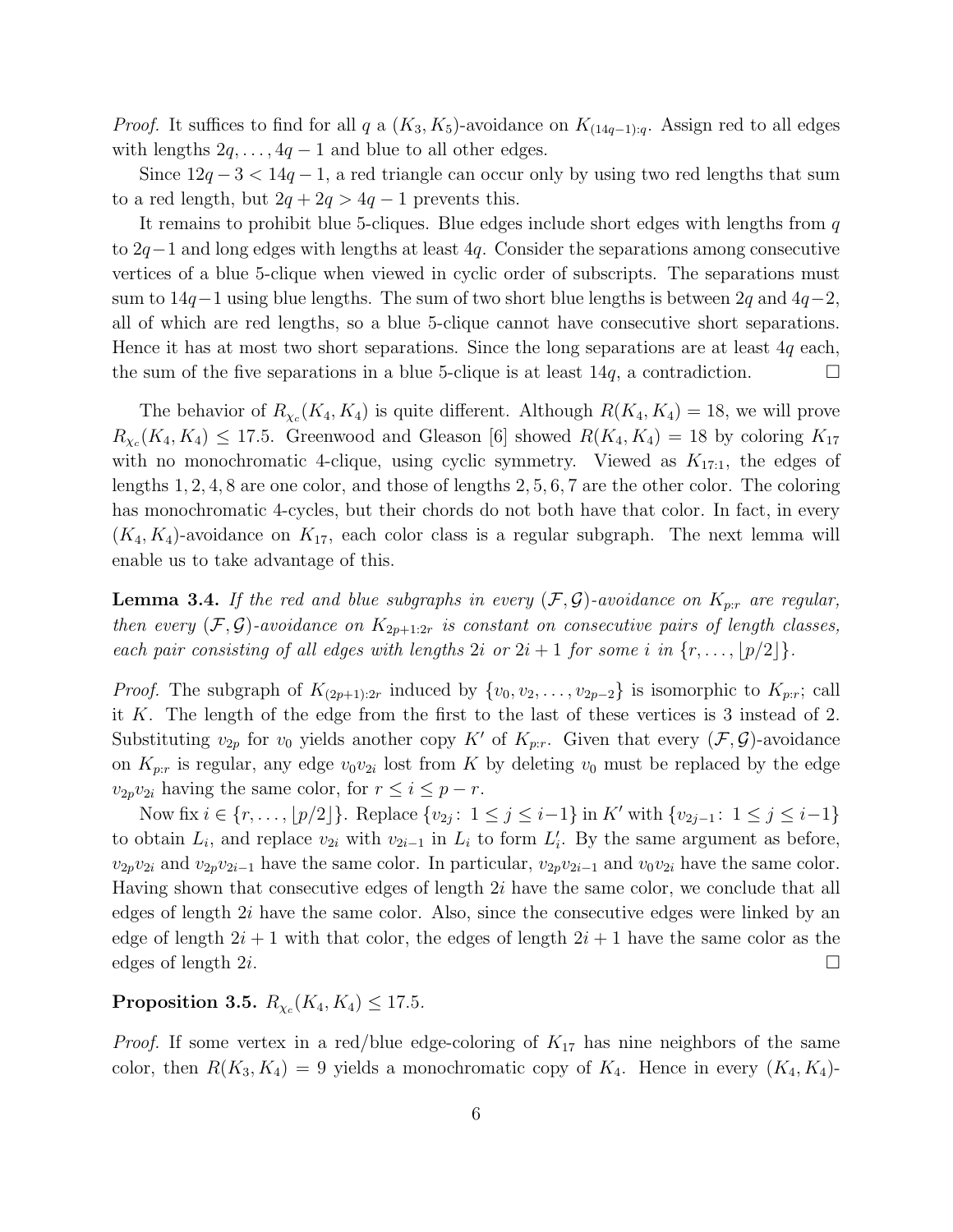avoidance on  $K_{17:1}$ , every vertex is incident to eight edges of each color. By Lemma 3.4, a  $(K_4, K_4)$ -avoidance f on  $K_{35:2}$  must be constant on consecutive pairs of distance classes.

We may assume that the distance pair  $\{8, 9\}$  is red. Hence the cycle  $[v_0, v_9, v_{17}, v_{26}]$  is all red. Both chords have length 17, so the pair {16, 17} is blue.

If  $\{2,3\}$  is red, then  $[0,3,5,8] \Rightarrow \{4,5\}$  is blue,  $[0,5,17,22] \Rightarrow \{12,13\}$  is red,  $[0,2,10,12] \Rightarrow$  $\{10, 11\}$  is blue, and  $[0, 3, 9, 12] \Rightarrow \{6, 7\}$  is blue, leaving  $[0, 7, 17, 24]$  as a blue copy of  $K_4$ .

If  $\{2,3\}$  is blue, then  $[0, 2, 17, 19] \Rightarrow \{14, 15\}$  is red,  $[0, 3, 16, 19] \Rightarrow \{12, 13\}$  is red,  $[0, 6, 14, 20] \Rightarrow {6, 7}$  is blue,  $[0, 7, 17, 24] \Rightarrow {10, 11}$  is red, and  $[0, 5, 15, 20] \Rightarrow {4, 5}$  is blue, leaving  $[0, 2, 4, 6]$  as a blue copy of  $K_4$ .

Hence there is no  $(K_4, K_4)$ -avoidance on  $K_{35:2}$ .

#### **Question 3.6.** What is the value of  $R_{\chi_c}(K_4, K_4)$ ?

Possibly  $R_{\chi_c}(K_4, K_4) = 17$ , which would be proved by showing  $K_{17q+1:q} \to K_4$  for infinitely many q. Each such q yields an upper bound; Proposition 3.5 does this for  $q = 2$ .

Next we further explore colorings in which the color of an edge in  $K_{p:q}$  is determined only by its length. This leads to upper and lower bounds on  $R_{\chi_c}(G)$  for all G with  $2 < \chi_c(G) \leq 3$ . From Proposition 3.1, Remark 2.6, and the fact that 4-colorable graphs decompose into two bipartite graphs we already know  $4 \le R_{\chi_c}(G) \le 6$  when  $2 < \chi_c(G) \le 3$ , but now we improve the bounds. They become more accurate when  $\chi_c(G)$  is close to 3, and indeed  $\lim_{\chi_c(G)\to 3^-} R_{\chi_c}(G) = 6$ . In Section 5 we prove  $R_{\chi_c}(G) = 4$  whenever  $2 < \chi_c(G) \leq \frac{5}{2}$  $\frac{5}{2}$ .

Lemma 3.7. *In* K(6q−1):q*, the edges of lengths* q *through* 2q − 1 *form a subgraph isomorphic*  $to K_{(6q-1):2q}$ .

*Proof.* Redraw the graph by putting  $v_i$  in position 2i (modulo  $6q - 1$ ) in the ordering of the vertices around a circle. The edge to  $v_j$  from  $v_i$  now has length  $2(j - i)$ . Thus edges of lengths  $q, q+1, \ldots, 2q-1$  from  $v_i$  become edges of lengths  $2q, 2q+2, \ldots, 4q-2$ , while edges of lengths  $-q$ ,  $-q-1$ , ...,  $-2q+1$  become edges of lengths  $-2q$ ,  $-2q-2$ , ...,  $-4q+2$ , which equal  $4q-1$ ,  $4q-3$ , ...,  $2q+1$ . Thus in the redrawing two vertices are adjacent if and only if they are separated by at least 2q positions, as desired.  $\square$ 

Since no vertex can have three incident edges of one color, every  $(K_3, K_3)$ -avoidance on  $K<sub>5</sub>$  has complementary monochromatic 5-cycles. Again we take advantage of regularity.

**Lemma 3.8.** Let  $H_t = K_{(3 \cdot 2^t - 1) \cdot 2^{t-1}}$ . For  $t \geq 2$ , the only  $(K_3, K_3)$ -avoidance f on  $H_t$  gives *one color to all edges with length at least* 2 <sup>t</sup> *and the other color to all shorter edges. Each color class is a copy of*  $K_{(3 \cdot 2^t - 1):2^t}$ *.* 

*Proof.* Let  $n = 3 \cdot 2^t - 1$ . By Lemma 3.7, it suffices to show that f is as described, since the two color classes then both form  $K_{n:2^t}$ . Since every  $(K_3, K_3)$ -avoidance on  $K_{5:1}$  is regular, by Lemma 3.4 every  $(K_3, K_3)$ -avoidance on  $K_{11:2}$  is constant on pairs of length classes, with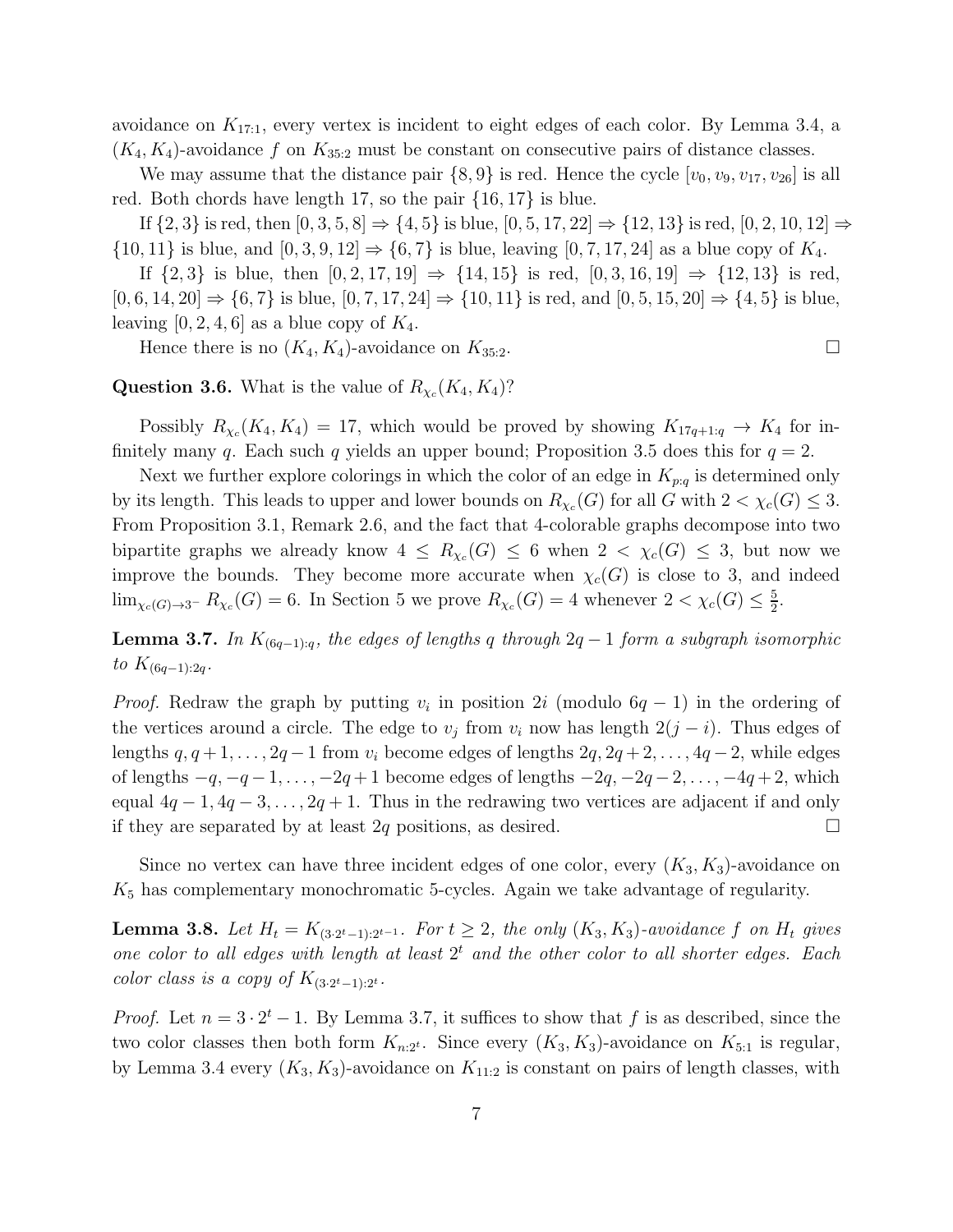edges of lengths 2 and 3 having the same color, which edges of length 4 and 5 also have the same color. The two sets must have different colors, completing the description.

Lemma 3.4 now applies iteratively to show that every  $(K_3, K_3)$ -avoidance f on  $H_t$  is constant on length classes, but we need a stronger statement about the distribution of the classes. The subgraph of  $H_t$  induced by  $\{v_{2i}: 0 \le i \le 3 \cdot 2^{t-1} - 2\}$  is isomorphic to  $H_{t-1}$ , since consecutive indices are separated by two positions except for one pair separated by three positions. By the induction hypothesis, all edges of length  $2^{t-2}$  through  $2^{t-1}-1$  in this copy H of  $H_{t-1}$  are red, and the longer edges are all blue. Some edges of a given length in H have twice that length in  $H_t$ , and some have twice that length plus 1. Over all copies of  $H_{t-1}$  obtained by rotation, the red edges consist of all edges of lengths  $2^{t-1}$  through  $2^t - 1$ in  $H_t$ , and similarly the blue edges consist of all the longer edges.

**Theorem 3.9.** Let  $z_t = 3 - 2^{-t}$ . If  $z_{t-1} \leq \chi_c(G) \leq z_t$  for  $t \geq 1$ , then  $2z_{t-1} \leq R_{\chi_c}(G) \leq 2z_t$ .

*Proof.* For  $t \geq 1$ , let  $G_t = K_{(3 \cdot 2^t - 1) \cdot 2^t}$  and  $H_t = K_{(3 \cdot 2^t - 1) \cdot 2^{t-1}}$ , so  $\chi_c(G_t) = z_t$  and  $\chi_c(H_t) =$ 2 $z_t$ . By Lemma 3.8, we have  $H_t \to \text{Hom}(G_t)$  and  $H_{t-1} \not\to \text{Hom}(G_t)$ . By Remark 2.6, this yields  $2z_{t-1} \leq R_{\chi_c}(G_t) \leq 2z_t$ . Furthermore, since  $G_t$  is a homomorphic image of every graph with circular chromatic number at most  $z_t$ , and the coloring of  $H_{t-1}$  in Lemma 3.8 has no monochromatic subgraph with circular chromatic number bigger than  $z_{t-1}$ , we have  $R_{\chi_c}(G) \leq 2z_t$  and  $R_{\chi_c}(G) \geq 2z_{t-1}$  whenever  $z_{t-1} \leq \chi_c(G) \leq z_t$ . — Первый профессиональный профессиональный профессиональный профессиональный профессиональный профессиональн<br>В 1990 году в 1990 году в 1990 году в 1990 году в 1990 году в 1990 году в 1990 году в 1990 году в 1990 году в<br>

A slightly different argument about the length classes proves for  $q \in \{2,3,4\}$  that  $R_{\chi_c}(G) \leq 5 + \frac{1}{q}$  when  $\chi_c(G) \leq \frac{5}{2} + \frac{1}{2q}$  $\frac{1}{2q}$ . This improves a few bounds.

#### 4 Larger Values

Since  $K_{p:q} \to G$  immediately yields  $R_{\chi_c}(G') \leq p/q$  for all G' such that  $\chi_c(G') \leq \chi_c(G)$ , one naturally wonders how small  $R_{\chi_c}$  can be among graphs with the same circular chromatic number. Let  $R_{\chi_c}(z) = \inf\{R_{\chi_c}(G) : \chi_c(G) \geq z\}$  and  $R_{\chi}(k) = \inf\{R_{\chi}(G) : \chi(G) = k\}$ . Using the result of Zhu [15] that  $R_{\chi}(k) = (k-1)^2 + 1$  (conjectured in [2]), we obtain

$$
R_{\chi_c}(k) = \inf \{ R_{\chi_c}(G) : \chi_c(G) \ge k \} \le \inf \{ R_{\chi}(G) : \chi_c(G) \ge k \} \le \inf \{ R_{\chi}(G) : \chi(G) \ge k + 1 \} = k^2 + 1.
$$

We use  $\chi_c(G) \geq z$  instead of  $\chi_c(G) = z$  in the definition of  $R_{\chi_c}(z)$  because it is not clear that  $\inf \{ R_{\chi_c}(G) : \chi_c(G) = k \} \le \inf \{ R_{\chi}(G) : \chi(G) = k \}.$ 

We prove the stronger inequality  $R_{\chi_c}(k) \leq k(k-1)$  using the method of [15]. The frac*tional chromatic number* of a graph G, written  $\chi_f(G)$ , is the linear programming relaxation of the chromatic number. That is,  $\chi_f(G)$  is the minimum sum of weights on the independent sets in G such that each vertex receives total weight at least 1. A  $(p, q)$ -coloring of G provides such a weighting with total weight  $p/q$ , so  $\chi_f(G) \leq \chi_c(G)$ .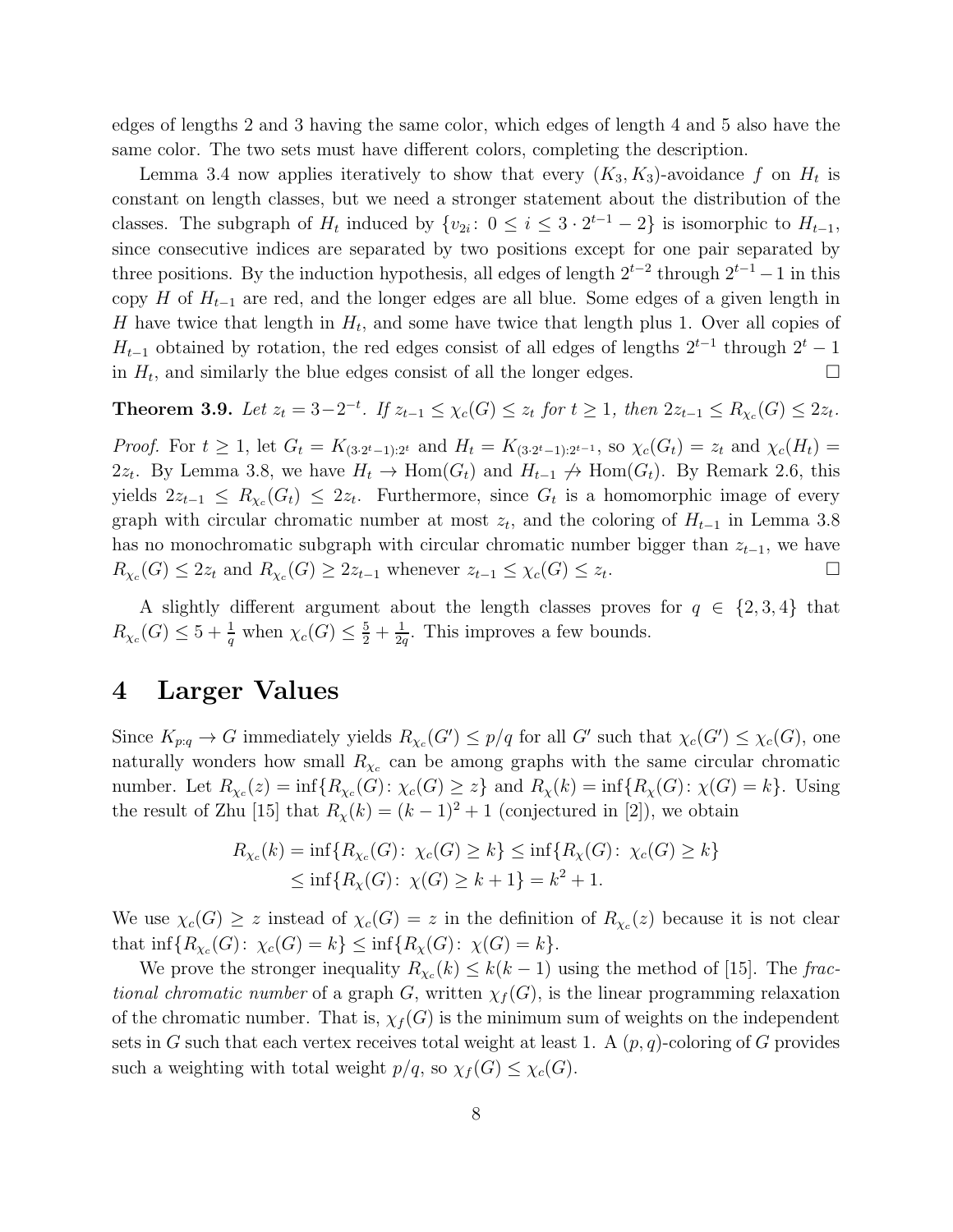The *categorical* or *direct* product  $G \times H$  of graphs G and H has vertex set  $V(G) \times V(H)$ , with  $(u, v)$  and  $(u', v')$  adjacent if and only if  $uu' \in E(G)$  and  $vv' \in E(H)$ . By coloring  $G \times H$  according to a proper coloring  $\phi$  of one factor (for example, let the color of  $(u, v)$ ) be  $\phi(u)$  for all v), always  $\chi(G \times H) \le \min{\{\chi(G), \chi(H)\}}$ , and the corresponding inequalities for  $\chi_c$  and  $\chi_f$  also hold. Hedetniemi [7] conjectured that always  $\chi(G \times H) = \min{\chi(G), \chi(H)}$ . Zhu [15] proved the equality for  $\chi_f$ , and Tardif [12] proved the equality for  $\chi_c$  when the minimum over the factors is at most 4.

**Theorem 4.1** ([15]). *Always*  $\chi_f(G \times H) = \min{\{\chi_f(G), \chi_f(H)\}}$ .

**Theorem 4.2** ([12]). *If*  $\min\{\chi_c(G), \chi_c(H)\} \leq 4$ , then  $\chi_c(G \times H) = \min\{\chi_c(G), \chi_c(H)\}$ .

Iterating the product yields  $\chi_f(G_1 \times \cdots \times G_t) = \min{\{\chi_f(G_1), \ldots, \chi_f(G_t)\}}$ . Similarly,  $\chi_c(G_1 \times \cdots \times G_t) = \min\{\chi_c(G_1), \ldots, \chi_c(G_t)\}\$ if the minimum is at most 4.

Lemma 4.3. *If every* 2*-edge-coloring of a graph* H *contains a monochromatic subgraph with fractional chromatic number at least* z, then there exists a graph G with  $\chi_f(G) \geq z$  such that  $H \to \text{Hom}(G)$ . When  $z \leq 4$ , the same statement holds for circular chromatic number.

*Proof.* Let t be the number of 2-edge-colorings of H. Let  $G_i$  be a graph with fractional chromatic number at least z that occurs as a monochromatic subgraph in the ith coloring. Let  $G = G_1 \times \cdots \times G_t$ . Each  $G_i$  is a homomorphic image of G, obtained by mapping the independent sets having a fixed value in the ith coordinate into the corresponding vertices in  $G_i$ . Hence  $H \to \text{Hom}(G)$ , by construction.

The statement about  $\chi_f(G)$  or  $\chi_c(G)$  follows from Theorem 4.1 or Theorem 4.2. In the latter case, if the circular chromatic numbers of the specified monochromatic subgraphs all exceed 4, then considering a 4-chromatic subgraph of one of them yields  $\chi_c(G) \geq z$ .  $\Box$ 

In the next result, the comment about circular chromatic number improves the upper bound on  $R_{\chi_c}(z)$  when  $z \leq 4$ , because a monochromatic subgraph with  $\chi_c \geq z$  may be forced by  $K_{p:q}$  with smaller  $p/q$  than needed for  $\chi_f \geq z$ , since always  $\chi_c \geq \chi_f$ .

**Lemma 4.4.** If every 2-edge-coloring of  $K_{p,q}$  contains a monochromatic subgraph with frac*tional chromatic number at least* z, then  $R_{\chi_c}(z) \leq p/q$ ; that is, there exists a graph G with  $\chi_c(G) \geq z$  and  $R_{\chi_c}(G) \leq p/q$ . When  $z \leq 4$ , the same conclusion follows also when the *monochromatic subgraphs are only required to have circular chromatic number at least* z*.*

*Proof.* By Lemma 4.3, there exist a graph G with  $\chi_f(G) \geq z$  and  $K_{p:q} \to \text{Hom}(G)$ . Since  $\chi_c(G) \geq \chi_f(G)$  and  $R_{\chi_c}(G) = \inf\{p/q\colon K_{p:q} \to \text{Hom}(G)\}\$ , the claim follows. When  $z \leq 4$ , applying the second statement of Lemma 4.3 yields  $R_{\chi_c}(z) \leq p/q$  directly.

**Theorem 4.5.**  $R_{\chi_c}(k) \leq k(k-1)$  for  $k \in \mathbb{N} - \{1\}$ .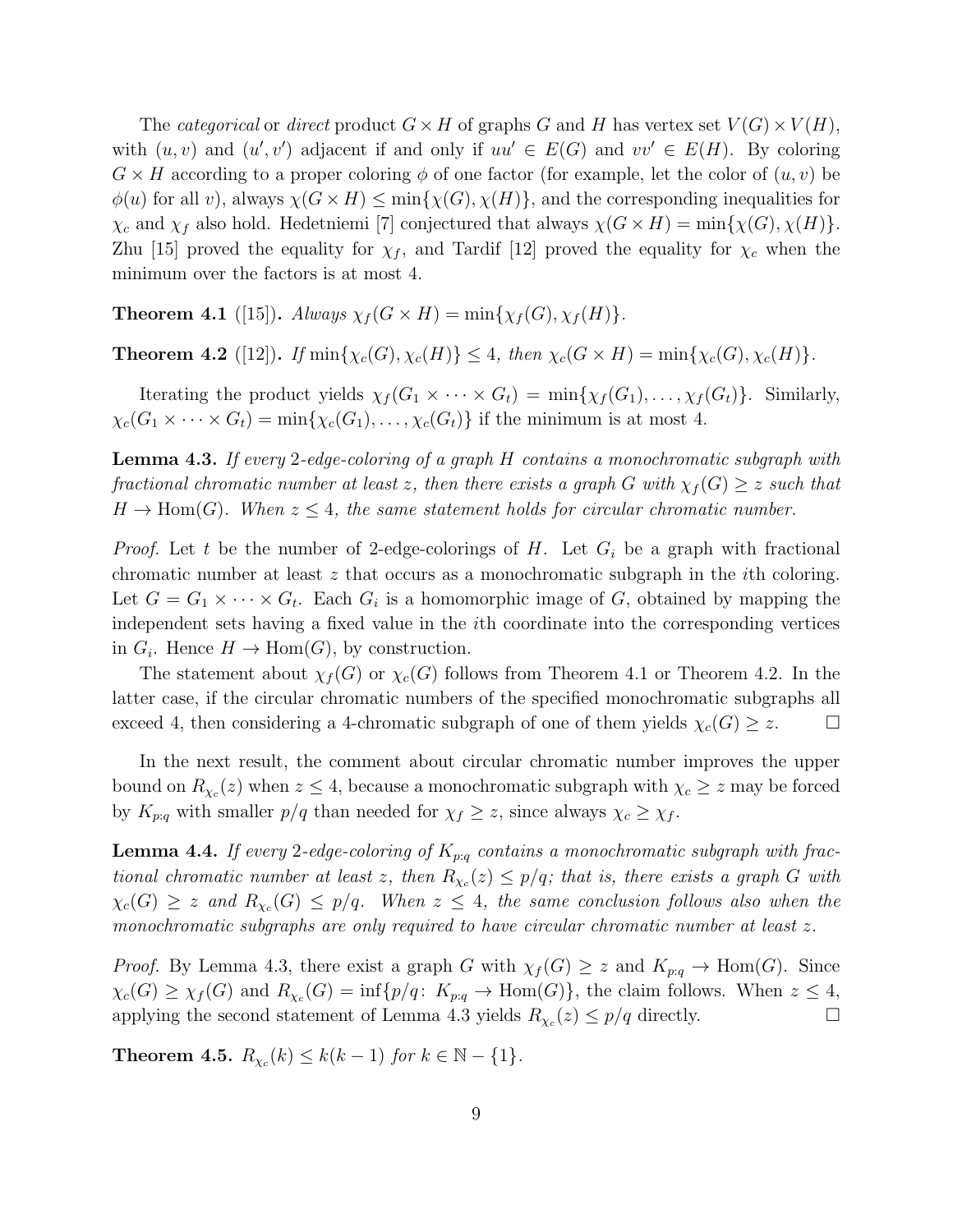*Proof.* Let R and B be the spanning subgraphs formed by the color classes in a red/blue edge-coloring of  $K_{k(k-1)}$ . If R has a clique of size k, then  $\chi_f(R) \geq k$ ; otherwise, B has independence number at most  $k - 1$ , and then  $\chi_f(B) \geq k(k - 1)/(k - 1) = k$ . Since  $K_{k(k-1)} = K_{k(k-1):1}$ , the claim follows from Lemma 4.4.

Note that although Theorem 4.5 applies only to integers, it is consistent with the bounds obtained in Theorem 3.9.

Question 4.6. Is it true for all  $z \in \mathbb{R}$  with  $z > 2$  that  $R_{\chi_c}(z) \leq z(\lceil z \rceil - 1)$ ? If true, is the bound sharp?

## 5 Odd Cycles

When  $k = 1$ , Theorem 3.9 yields  $4 \leq R_{\chi_c}(G) \leq 5$  when  $2 \leq \chi_c(G) \leq \frac{5}{2}$  $\frac{5}{2}$ . In fact, we will show  $R_{\chi_c}(G) = 4$  for all such graphs. As we have observed in Corollary 2.5, this yields  $R_{\chi_c}(\mathcal{F}, \mathcal{G})$ whenever  $\mathcal F$  and  $\mathcal G$  both consist of nonbipartite subgraphs and have a member with circular chromatic number at most 5.

Our main task is to prove  $R_{\chi_c}(C_5) = 4$ . Since  $C_3$  and  $C_5$  are homomorphic images of  $C_5$ , we accomplish this by proving for  $q \geq 1$  that every 2-edge-coloring of  $K_{4q+1:q}$  has a monochromatic 3-cycle or a monochromatic 5-cycle.

Let  $K_{p:q}^-$  denote  $K_{p:q} - v_0v_q$  (deleting a shortest edge). In this graph we call the endpoints of the edge that was deleted the *special pair*. Let a 3, 5*-free coloring* of a graph G be a 2-edge-coloring having no monochromatic 3-cycle or 5-cycle.

Lemma 5.1. *Every* 3, 5*-free coloring of* K<sup>−</sup> 5:1 *has monochromatic paths of length* 2 *in both colors joining*  $v_0$  *and*  $v_4$ *, the endpoints of the missing edge.* 

*Proof.* Consider a 3,5-free coloring. There are nine edges; let red be the larger class. Each color class must be bipartite.

There are five or six red edges, since the maximum number of edges in a bipartite subgraph of  $K_5$  is 6, achieved only by  $K_{2,3}$ . To have at least five red edges, the partite sets of the red graph must have sizes 2 and 3. Hence the red graph is  $K_{2,3}$  with at most one edge deleted.

Since the blue graph must not contain a triangle, the partite set of size 3 must contain  $\{v_0, v_4\}$ . Now there is a blue path joining them through the third vertex of that part. There is a red path joining them via the other partite set, because there are two such possible paths and at most one edge was deleted from  $K_{2,3}$  to form the red graph.  $\square$ 

**Lemma 5.2.** *In*  $V(K_{4q+1:q}^-)$ *, let*  $S = \{v_0, v_q, v_{2q+1}, v_{3q+1}\}$  *and*  $T = \{v_0, v_q, v_{2q}, v_{3q+1}\}$ *. Both*  $K_{4q+1:q}^- - S$  and  $K_{4q+1:q}^- - T$  are isomorphic to  $K_{4(q-1)+1:q-1}^-$ , with  $\{v_{q+1}, v_{2q}\}$  being the special *pair when* S *is deleted and*  $\{v_{2q+1}, v_{3q}\}$  *being the special pair when* T *is deleted.*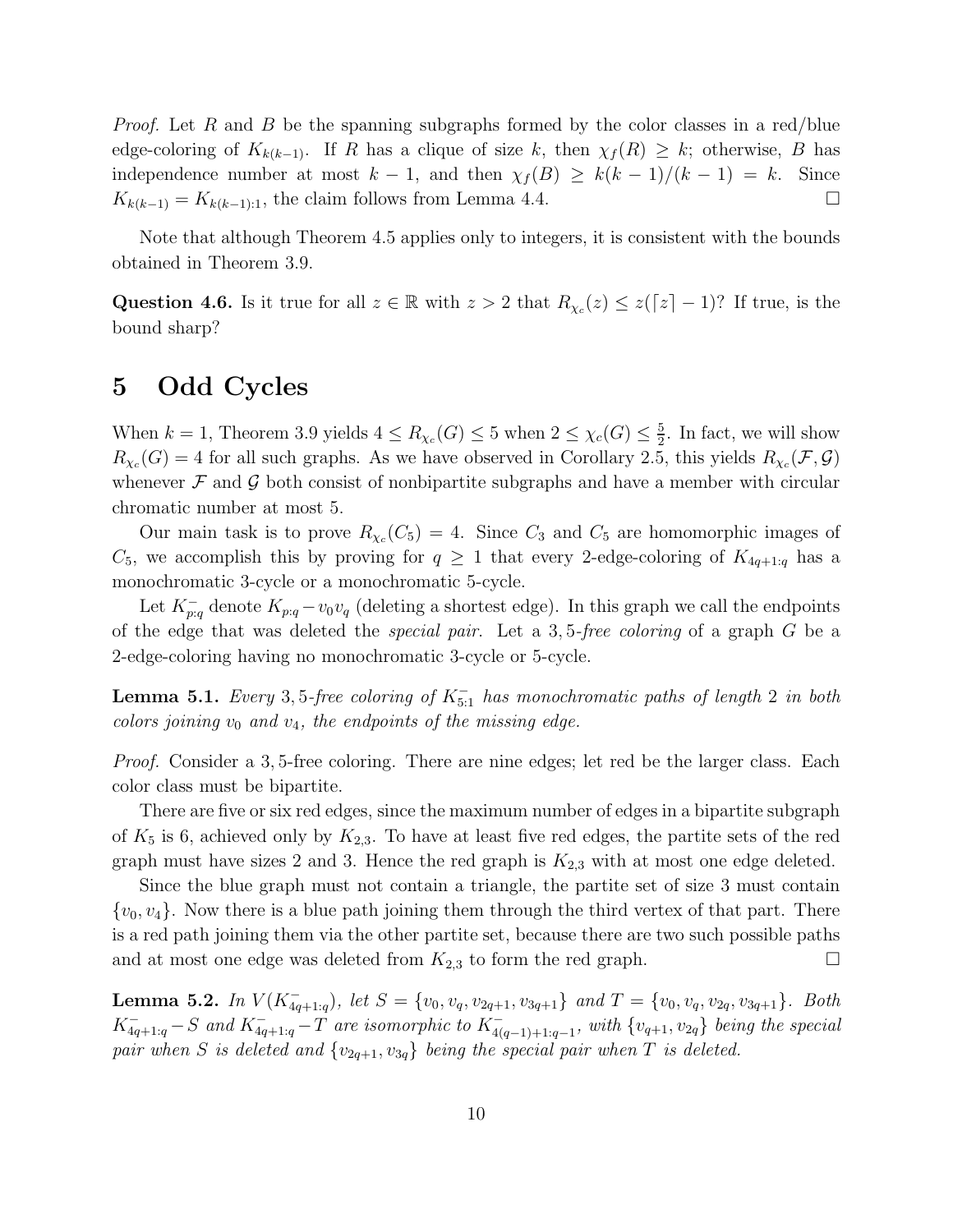*Proof.* The vertices of S or T are spaced by  $q, q, q, q + 1$  (in cyclic order) along the indexing. Hence when S or T is deleted, any two vertices at least  $q-1$  steps apart in the new indexing were separated by a deleted vertex and hence were at least  $q$  steps apart in the old indexing, except the pair  $\{v_{q+1}, v_{2q}\}\$  in the first case and the pair  $\{v_{2q+1}, v_{3q}\}\$  in the second case. Hence the edges are those of  $K_{4(q-1)+1:q-1}^-$ , with the special pairs as specified.

When  $q = 2$ , the special pairs in the two resulting subgraphs in Lemma 5.2 are  $\{v_3, v_4\}$ and  $\{v_5, v_6\}$ . In the inductive proof of the main theorem, we will combine Lemma 5.2 with the following technical result about these two pairs in  $K_{9:2}^-$ . Write a path or cycle with vertices  $v_1, \ldots, v_n$  in order as  $\langle v_1, \ldots, v_n \rangle$  or  $[v_1, \ldots, v_n]$ , respectively.

**Lemma 5.3.** *Any* 3, 5-free coloring of  $K_{9:2}^- - \{v_1, v_8\}$  *having no monochromatic*  $v_3, v_4$ -path *or*  $v_5$ ,  $v_6$ -path of length 3 has monochromatic  $v_0$ ,  $v_2$ -paths of length 2 in both colors.

*Proof.* Let  $G' = K_{9:2}^- - \{v_1, v_8\}$  and  $G = G' - v_0$ , shown in bold in Figure 1. Let  $G_r$  and  $G_b$ be the red and blue color classes of G under the given 3, 5-free coloring. Since G has only six vertices,  $G_r$  and  $G_b$  are bipartite. We prove first that  $v_3$  and  $v_4$  are in the same partite set in each of  $G_r$  and  $G_b$ , as are  $v_5$  and  $v_6$ . By symmetry, it suffices to forbid  $v_3$  and  $v_4$  being in opposite parts in  $G_r$ .

By hypothesis there is no red  $v_3, v_4$ -path of length 3, so being in opposite parts requires a spanning  $v_3, v_4$ -path P in  $G_r$ . After  $v_3$ , the next vertex u must be one of  $\{v_5, v_6, v_7\}$ . In each case, we obtain a contradiction. If  $u = v_5$ , then  $P = \langle v_3, v_5, v_7, v_2, v_6, v_4 \rangle$ , but then  $\langle v_5, v_7, v_2, v_6 \rangle$  is a forbidden red  $v_5, v_6$ -path of length 3. If  $u = v_6$ , then  $P = \langle v_3, v_6, v_2, v_5, v_7, v_4 \rangle$ . To avoid completing red odd cycles with edges of P, both  $v_3v_7$  and  $v_7v_2$  must be blue. Now there are  $v_3, v_2$ -paths of length 2 in both colors, and one extends along  $v_2v_4$  to complete a monochromatic  $v_3, v_4$ -path of length 3. If  $u = v_7$ , then  $P = \langle v_3, v_7, v_5, v_2, v_6, v_4 \rangle$ . To avoid completing red odd cycles with edges of P, all of  $\{v_7v_2, v_2v_4, v_4v_7\}$  must be blue, which completes a blue 3-cycle.

Now each of  $\{v_3, v_4\}$  and  $\{v_5, v_6\}$  lies in one partite set in both  $G_r$  and  $G_b$ . Since  ${v_2, v_4, v_6}$  and  ${v_3, v_5, v_7}$  form triangles, putting all of  $v_3, v_4, v_5, v_6$  into the same part in  $G_r$ or  $G_b$  forces  $v_2$  and  $v_7$  into the other part. Similarly, since  $\{v_2, v_7\}$  cannot lie in the same part with  $v_4$  or  $v_5$ , putting  $\{v_3, v_4\}$  and  $\{v_5, v_6\}$  into opposite parts forces  $v_2$  and  $v_7$  into opposite parts. Hence each of the resulting bipartions  $R$  and  $B$  of the indices has three possibilities:  $(3456|27), (347|562),$  and  $(342|567)$ . Since the edges within a partite set get the other color, each choice for R restricts the choice for B. Since the two subgraphs cannot have the same bipartition, by symmetry there remain three cases. In each case we study  $G'$  to obtain the monochromatic  $v_0$ ,  $v_2$ -paths of length 2 in both colors.

**Case 1:**  $R = (3456|27), B = (347|562)$ . If  $v_0v_7$  is red, then avoiding  $[v_0, v_7, v_4]$  in red makes  $v_0v_4$  blue. Now avoiding  $[v_0, v_4, v_6, v_3, v_5]$  in blue makes  $v_0v_5$  red, so  $\langle v_0, v_5, v_2 \rangle$  is red. Avoiding  $[v_4, v_7, v_0, v_5, v_2]$  in red makes  $v_4v_2$  blue, so  $\langle v_0, v_4, v_2 \rangle$  is blue.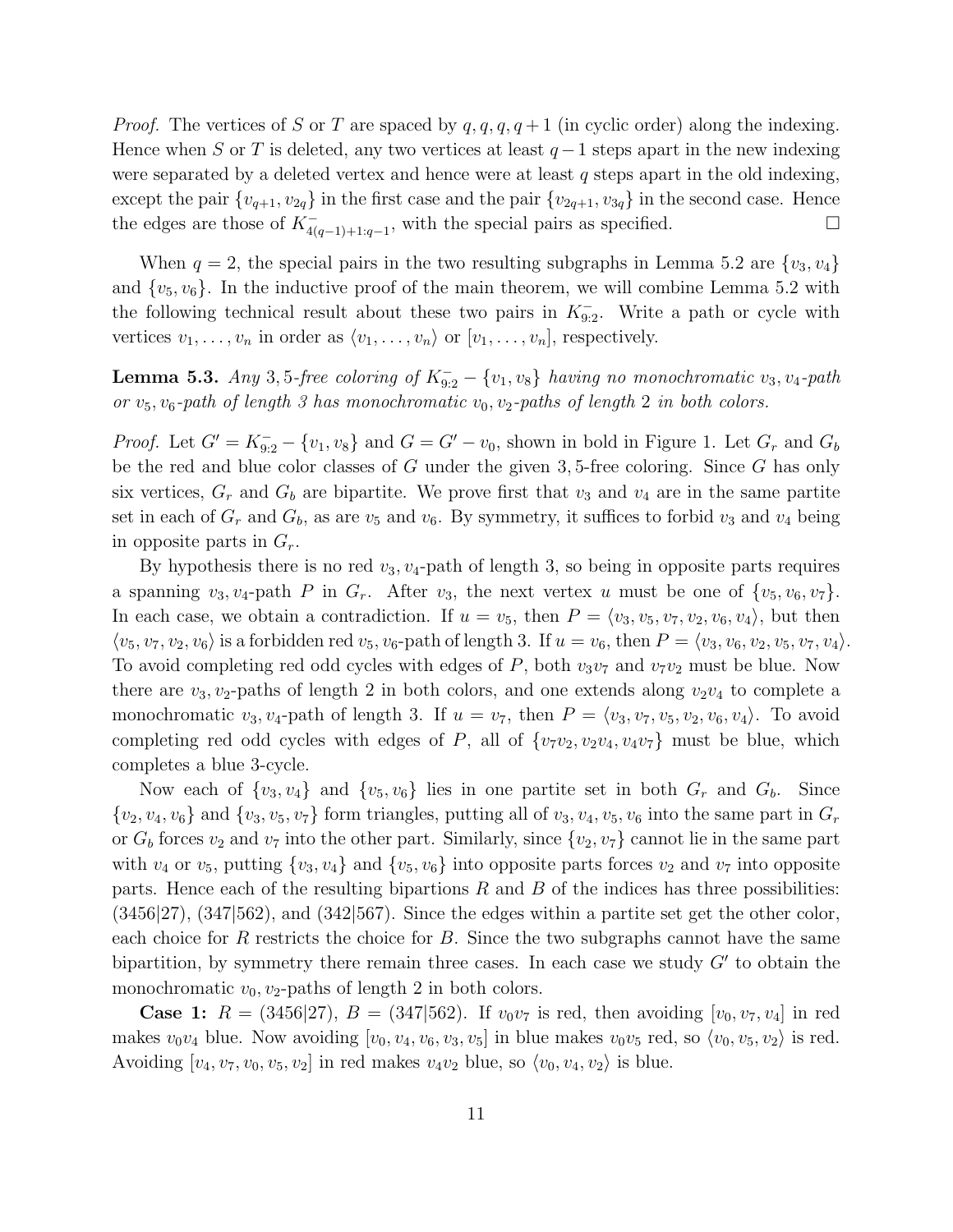

Figure 1: The graphs  $G'$  and G in Lemma 5.3

If  $v_0v_7$  is blue, then  $\langle v_0, v_7, v_2 \rangle$  is blue. Avoiding  $\langle v_0, v_5, v_2 \rangle$  and  $\langle v_0, v_6, v_2 \rangle$  in red would make  $v_0v_5$  and  $v_0v_6$  blue. Avoiding  $[v_0, v_4, v_6]$  in blue then makes  $v_0v_4$  red. Avoiding  $[v_2, v_7, v_0, v_6, v_4]$  in blue makes  $v_4v_2$  red, and now  $\langle v_0, v_4, v_2 \rangle$  is red.

**Case 2:**  $R = (3456|27), B = (342|567)$ . If  $v_0v_7$  is red, then avoiding  $[v_0, v_7, v_5]$  in red makes  $v_0v_5$  blue. Now avoiding  $[v_0, v_5, v_3, v_6, v_4]$  in blue makes  $v_0v_4$  red, and hence  $\langle v_0, v_4, v_2 \rangle$ is red. Avoiding  $[v_5, v_7, v_0, v_4, v_2]$  in red makes  $v_5v_2$  blue, so  $\langle v_0, v_5, v_2 \rangle$  is blue.

If  $v_0v_7$  is blue, then  $\langle v_0, v_7, v_2 \rangle$  is blue. Avoiding  $\langle v_0, v_4, v_2 \rangle$  in red would make  $v_0v_4$  blue, and then avoiding  $[v_0, v_4, v_6]$  in blue makes  $v_0v_6$  red. Avoiding  $[v_2, v_7, v_0, v_4, v_6]$  in blue makes  $v_2v_6$  red, and now  $\langle v_0, v_6, v_2 \rangle$  is red.

**Case 3:**  $R = (342|567), B = (347|562)$ . If  $v_0v_7$  is red, then avoiding  $[v_0, v_7, v_4]$  in red makes  $v_0v_4$  blue, so  $\langle v_0, v_4, v_2 \rangle$  is blue. Now avoiding  $[v_0, v_4, v_2, v_7, v_5]$  in blue makes  $v_2v_7$  or  $v_0v_5$  red, so  $\langle v_0, v_7, v_2 \rangle$  or  $\langle v_0, v_5, v_2 \rangle$  is red.

If  $v_0v_7$  is blue, then avoiding  $[v_0, v_7, v_5]$  in blue makes  $v_0v_5$  red, so  $\langle v_0, v_5, v_2 \rangle$  is red. Avoiding  $[v_0, v_5, v_2, v_7, v_4]$  in red makes  $v_2v_7$  or  $v_0v_4$  blue, so  $\langle v_0, v_7, v_2 \rangle$  or  $\langle v_0, v_4, v_2 \rangle$  is blue.

#### $\bf Theorem\ 5.4.\ \it R_{\chi_{c}}(C_{5})=4.$

*Proof.* It suffices to show  $K_{4q+1:q} \to \{C_3, C_5\}$  for  $q \geq 1$ . We use induction on q to prove that every 3,5-free coloring of  $K_{4q+1:q}^-$  contains monochromatic  $v_0, v_q$ -paths of length 2 in both colors. Adding the edge  $v_0v_q$  then completes a monochromatic triangle. Lemma 5.1 proves the case  $q=1$ .

For  $q > 1$ , let  $G = K_{4q+1:q}^-$ , and consider a 3, 5-free coloring of G. Let  $S = \{v_0, v_q, v_{2q+1}, v_{3q+1}\}$ and  $T = \{v_0, v_q, v_{2q}, v_{3q+1}\}.$  By Lemma 5.2, both  $G - S$  and  $G - T$  are isomorphic to  $K_{40}^+$  $_{4(q-1)+1:q-1}$ , with special pairs  $\{v_{q+1}, v_{2q}\}\$  and  $\{v_{2q+1}, v_{3q}\}\$ , respectively. By the induction hypothesis, there are monochromatic  $v_{q+1}$ ,  $v_{2q}$ -paths and  $v_{2q+1}$ ,  $v_{3q}$ -paths of length 2 in both colors. A monochromatic  $v_{q+1}, v_{2q}$ -path or  $v_{2q+1}, v_{3q}$ -path of length 3 in G would thus complete a monochromatic closed odd walk of length 5, which would yield a monochromatic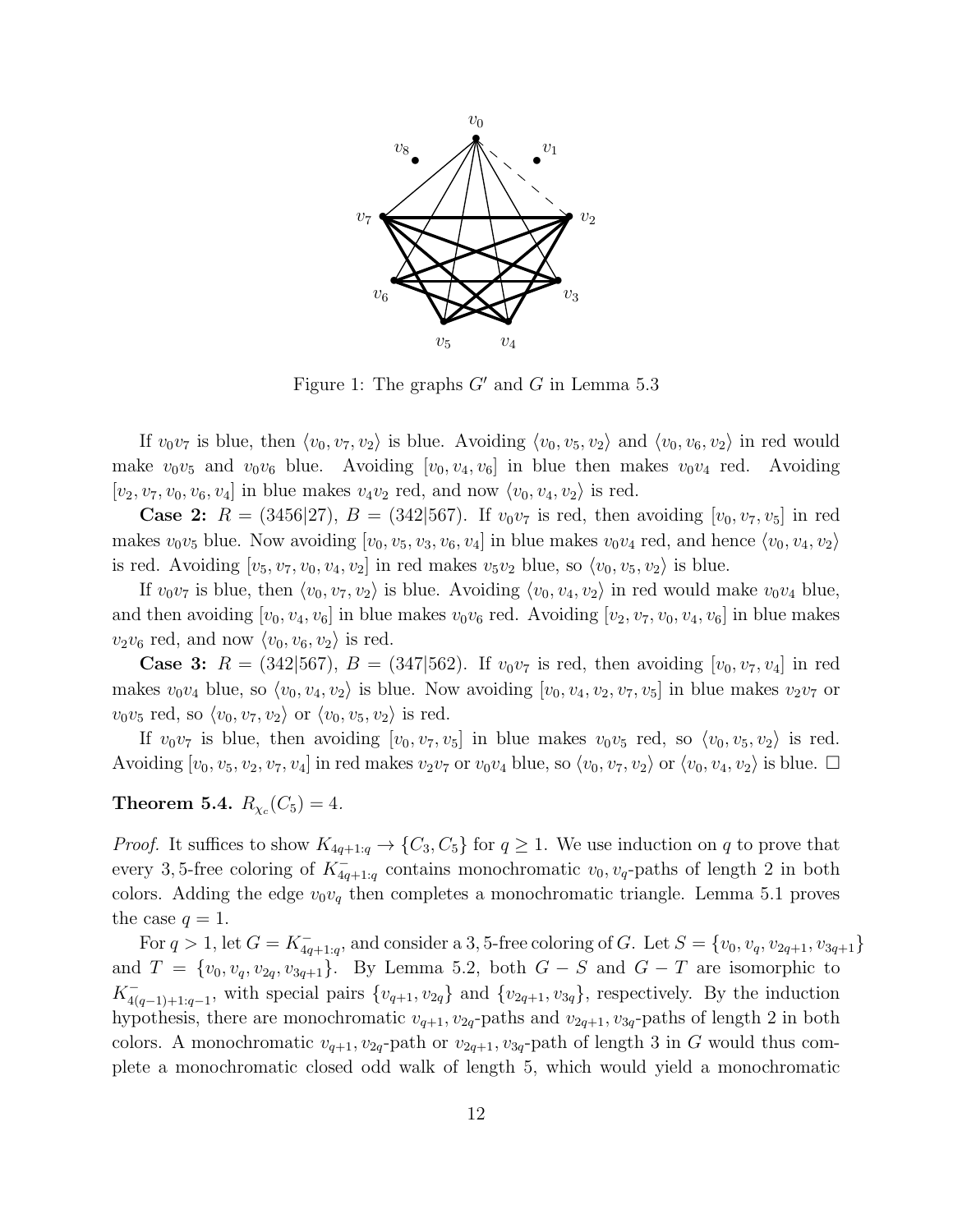3-cycle or 5-cycle, so there is no such path for either pair.

Now consider the subgraph of G induced by  $\{v_0, v_q, v_{q+1}, v_{2q}, v_{2q+1}, v_{3q}, v_{3q+1}\}\.$  This subgraph is isomorphic to  $K_{9:2}^- - \{v_1, v_8\}$ , with the vertices representing  $v_0, v_2, v_3, v_4, v_5, v_6, v_7$  in order. By Lemma 5.3, there are monochromatic  $v_0$ ,  $v_q$ -paths of length 2 in both colors.  $\Box$ 

## 6 Non-diagonal Ramsey numbers for Cycles

In this section we prove  $4 \le R_{\chi_c}(C_3, C_7) \le \frac{9}{2} < \frac{14}{3} \le R_{\chi_c}(C_3, C_5) \le 5$ .

For  $R_{\chi_c}(C_3, C_5)$ , we first found a lower bound of  $\frac{9}{2}$  using a red/blue coloring of  $K_{9:2}$ that was not constant on distance classes. In fact, this coloring arises by the natural homomorphism from  $K_{9:2}$  into the coloring of  $K_{14:3}$  in Theorem 6.1, which was found by Daniel Cranston). It is not yet known whether distance-invariant optimal lower-bound colorings can always be found for  $R_{\chi_c}(F, G)$ , although certainly such colorings are much easier to study than more general colorings.

**Theorem 6.1.**  $\frac{14}{3} \leq R_{\chi_c}(C_3, C_5) \leq 5$ .

*Proof.* For the upper bound, it suffices to show  $K_{5:1} \rightarrow (\text{Hom}(C_3), \text{Hom}(C_5))$ . Note that  $Hom(C_5) = \{C_3, C_5\}$ . We have remarked that the only red/blue-coloring of  $K_5$  having no monochromatic triangle has monochromatic 5-cycles in both colors.

For the lower bound, we color  $E(K_{14:3})$ . Edges of lengths 3 and 4 are blue; edges of lengths 5, 6, and 7 are red. Since the lengths of two red edges sum to at least 10 and the lengths of three sum to at least 15, there is no red triangle. The lengths of two blue edges sum to at least 6 and the lengths of three sum to at most 12, so there is no blue triangle.

Now consider blue 5-cycles. The cycle may take steps in both directions, but the total net movement in one direction must be a multiple of 14. With five steps in the same direction, the sum is at least 15 and at most 20. With four edges in one direction (total from 12 to 16) and one in the other (length 3 or 4), the net movement is at least 8 and at most 13, not a multiple of 14. Similarly, three edge in one direction (total from 9 to 12) and two in the other (total from 6 to 8) yield net movement at least 1 and at most 6, again not a multiple of 14. Hence there is no blue 5-cycle.  $\Box$ 

Other colorings of  $E(K_{14:3})$  also establish this lower bound. One can make the edges of lengths 3 and 4 red, the edges of lengths 6 and 7 blue, and alternate red and blue along the 14-cycle formed by the edges of length 5. Both this and the coloring in Theorem 6.1 have 35 red edges and 28 blue edges, but they are not isomorphic. There is also a messy coloring that is not distance-invariant. This multiplicity of colorings suggests that there could be better colorings, but we show next that they will be hard to find.

Remark 6.2. The construction in Theorem 6.1 does not generalize to give either a larger lower bound for  $R_{\chi_c}(C_3,C_5)$  or a smaller lower bound for  $R_{\chi_c}(C_3,C_{2k+1}).$  Consider a red/blue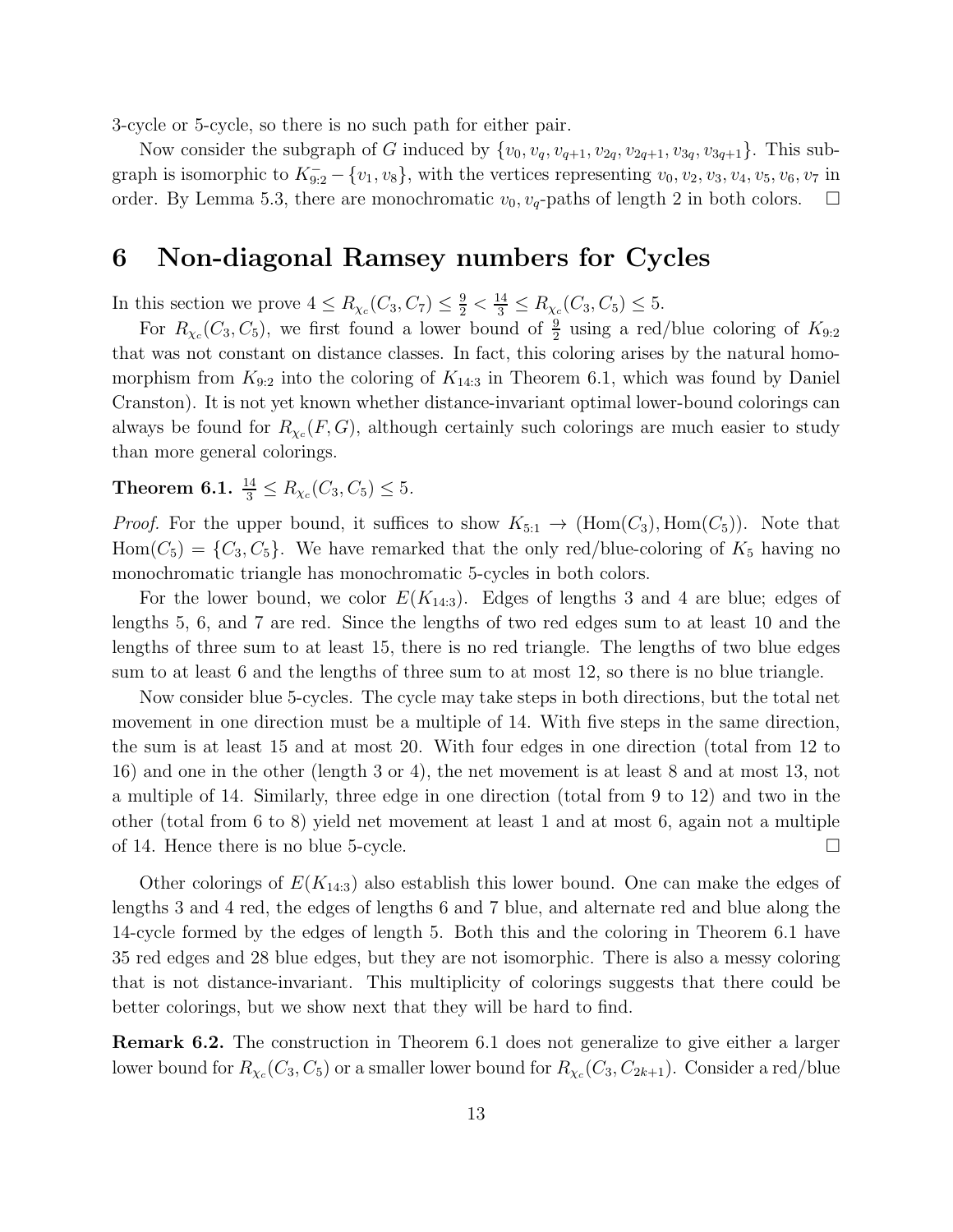coloring of  $E(K_{p,q})$  with  $p/q > 4$  such that all edges with lengths from q to r are blue, all edges with lengths from  $r+1$  to  $|p/2|$  are red, no triangle is red, and no odd cycle of length at most  $2k + 1$  is blue. In Theorem 6.1 we have the case  $(p, q, r) = (14, 3, 4)$  and  $k = 2$ .

To avoid red triangles, we must have  $r + 1 > p/3$ . Avoiding blue triangles requires  $r < p/3$ . Hence  $p \in \{3r+1, 3r+2\}$ . To avoid creating blue 5-cycles that take three steps forward and two steps back, we need  $3q > 2r$ . Now  $2p \leq 6r + 4 \leq 9q + 1$ . However, we must also avoid blue 5-cycles with four steps forward and one step back for net movement p. The smallest such total is  $4q - r$ , the largest is  $4r - q$ , and all values between them are achievable. With  $q = r - s$ , these values range from  $3r - 3s$  to  $3r + s$ .

Since  $p \in \{3r+1, 3r+2\}$ , the range includes p unless  $s = 1$  and  $p = 3r + 2$ . Now also  $q = r - 1$ , so  $p/q = 3 + 5/q$ . Since we want  $4 < p/q < 5$ , the only possible instances are  $(p, q, r) = (14, 3, 4)$  (as in Theorem 6.1) and  $(p, q, r) = (17, 4, 5)$ . Since  $\frac{17}{4} < \frac{14}{3}$  $\frac{14}{3}$ , the second construction would be of interest only for  $R_{\chi_c}(C_3, C_7)$ . However, the construction contains a blue 7-cycle in that case, since  $6 \cdot 5 + 4 = 2 \cdot 17$ .

Making the short edges red and long edges blue also does not succeed.

We next give an upper bound for  $R_{\chi_c}(C_3, C_7)$ . Let a *good coloring* of a graph be a red/blue edge-coloring having no red triangle and no blue triangle or 5-cycle. Recall from Section 5 that the endpoints of the missing edge in  $K_{5:1}^-$  are  $v_0$  and  $v_4$ , cyclically indexed.

Lemma 6.3. *Good colorings of* K<sup>−</sup> 5:1 *are of two types. One has monochromatic paths of length* 2 *in both colors joining*  $v_0$  *and*  $v_4$ . The other consists of a red 5-cycle and a spanning *blue path with endpoints*  $v_0$  *and*  $v_4$ *. edge.* 

*Proof.* By Lemma 5.1, every good coloring having no monochromatic 3-cycle or 5-cycle is of the first type. Hence we need only consider colorings that have a red 5-cycle. Since  $v_0$  and  $v_4$  are not adjacent, they are not consecutive on the cycle. Since  $v_1$ ,  $v_2$ , and  $v_3$  are in the same isomorphism class, we may assume by symmetry that the cycle visits  $v_0, v_1, v_4, v_2, v_3$ in order. Any red chord creates a red triangle, so the remaining four edges must be blue, yielding the blue path with vertices  $v_0, v_2, v_1, v_3, v_4$  in order.

Theorem 6.4.  $R_{\chi_c}(C_3, C_7) \leq \frac{9}{2}$  $\frac{9}{2}$ .

*Proof.* It suffices to show that every red/blue coloring of  $K_{9:2}$  has a red triangle or a blue odd cycle with length at most 7. Consider a coloring that avoids this.

If the edges of length 2 are all red, then the edges of length 4 form a blue 9-cycle. Any additional blue edge would be a chord yielding a shorter blue odd cycle, so the edges of length 3 are all red and form triangles.

Hence we may assume by symmetry that the edge  $v_0v_2$  is blue. Consider the copies of  $K_{5:1}^-$  induced by  $\{v_1, v_3, v_5, v_7, v_0\}$  and  $\{v_2, v_4, v_6, v_8, v_1\}$ ; call them  $Q^-$  and  $Q^+$ , respectively. Note that  $Q^-$  and  $Q^+$  share only  $v_1$ . By Lemma 6.3, if either  $Q^-$  or  $Q^+$  has a good coloring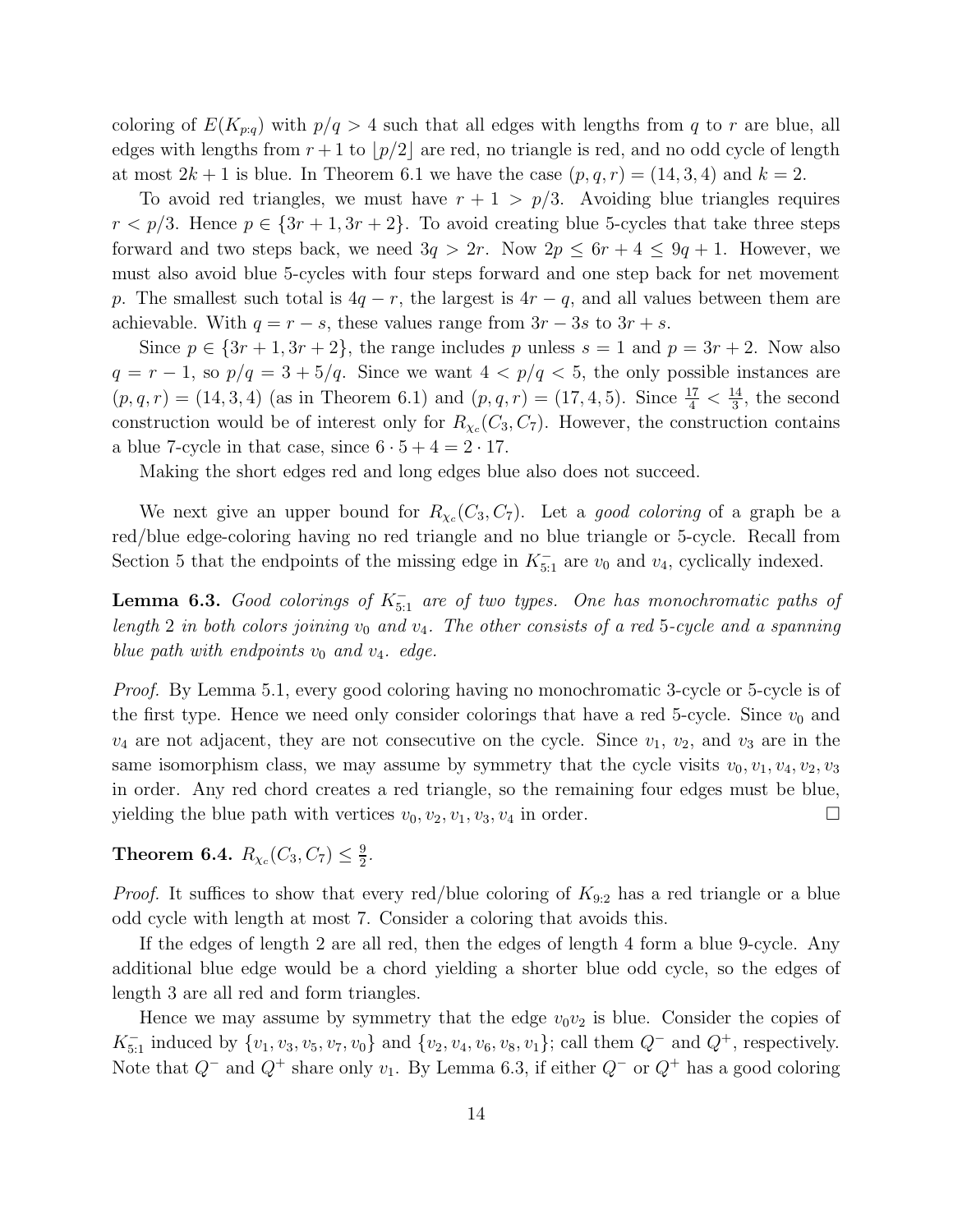of the first type, then the union of the guaranteed blue  $v_0$ ,  $v_1$ -path in  $Q^-$ , the guaranteed blue  $v_1, v_2$ -path in  $Q^+$ , and the edge  $v_2v_0$  is a blue 5-cycle or 7-cycle.

If both  $Q^-$  and  $Q^+$  have good colorings of the second type, then the union of the guaranteed blue paths with the edge  $v_2v_0$  is a blue 9-cycle. Again any additional blue edge would yield a shorter blue odd cycle, so the blue graph is precisely a 9-cycle.

If both copies have blue paths of length 4, then G has a blue 9-cycle and any additional blue edge is a chord and completes a shorter cycle. Therefore, the blue graph is  $C_9$ . Edges joining  $V(Q^-)$  and  $V(Q^+)$  must now all be red. These include  $v_0v_4$ ,  $v_4v_7$ ,  $v_0v_6$ , and  $v_6v_3$ . To avoid red triangles,  $v_0v_7$  and  $v_0v_3$  must be blue. Now  $v_0$  has two incident blue edges other than  $v_0v_2$ , which contradicts the blue graph being  $C_9$ .

The difficulty of extending the construction of Theorem 6.1 via Remark 6.2 suggests that perhaps  $R_{\chi_c}(C_3, C_5) = \frac{14}{3}$ . The same difficulty, coupled with Theorem 6.4, suggests that perhaps  $R_{\chi_c}(C_3, C_{2k+1}) = 4$  for  $k \geq 3$ .

### References

- [1] J. A. Bondy and P. Hell, A note on the star chromatic number. *J. Graph Theory* 14 (1990), 479–482.
- [2] S. Burr, P. Erd˝os, and L. Lov´asz, On graphs of Ramsey type, *Ars Combinatoria* 1 (1976), 167–190.
- [3] P. Erdős, R.J. Faudree, C.C. Rousseau, and R.H. Schelp, The size Ramsey number, *Period. Math. Hungar.* 9 (1978), 145–161.
- [4] J. Folkman, Graphs with monochromatic complete subgraphs in every edge coloring. *SIAM J. Appl. Math.* 18 (1970), 19–24.
- [5] R. L. Graham, B. L. Rothchild and J. H. Spencer, Ramsey Theory, *John Wiley & Sons*, 1990.
- [6] R. E. Greenwood and A. M. Gleason, Combinatorial relations and chromatic graphs, *Canad. J. Math.* 7 (1955), 1–7.
- [7] S. Hedetniemi, Homomorphisms and graph automata, University of Michigan Technical Report 03105-44-T, 1966.
- [8] T. Jiang, K.G. Milans, and D.B. West, Degree Ramsey number for cycles and blowups of trees, *Europ. J. Combin.* 34 (2013), 414–423.
- [9] W.B. Kinnersley, K.G. Milans, and D.B. West, Degree Ramsey numbers of graphs, *Combin., Probab., Comput.* 21 (2012), 229–253.